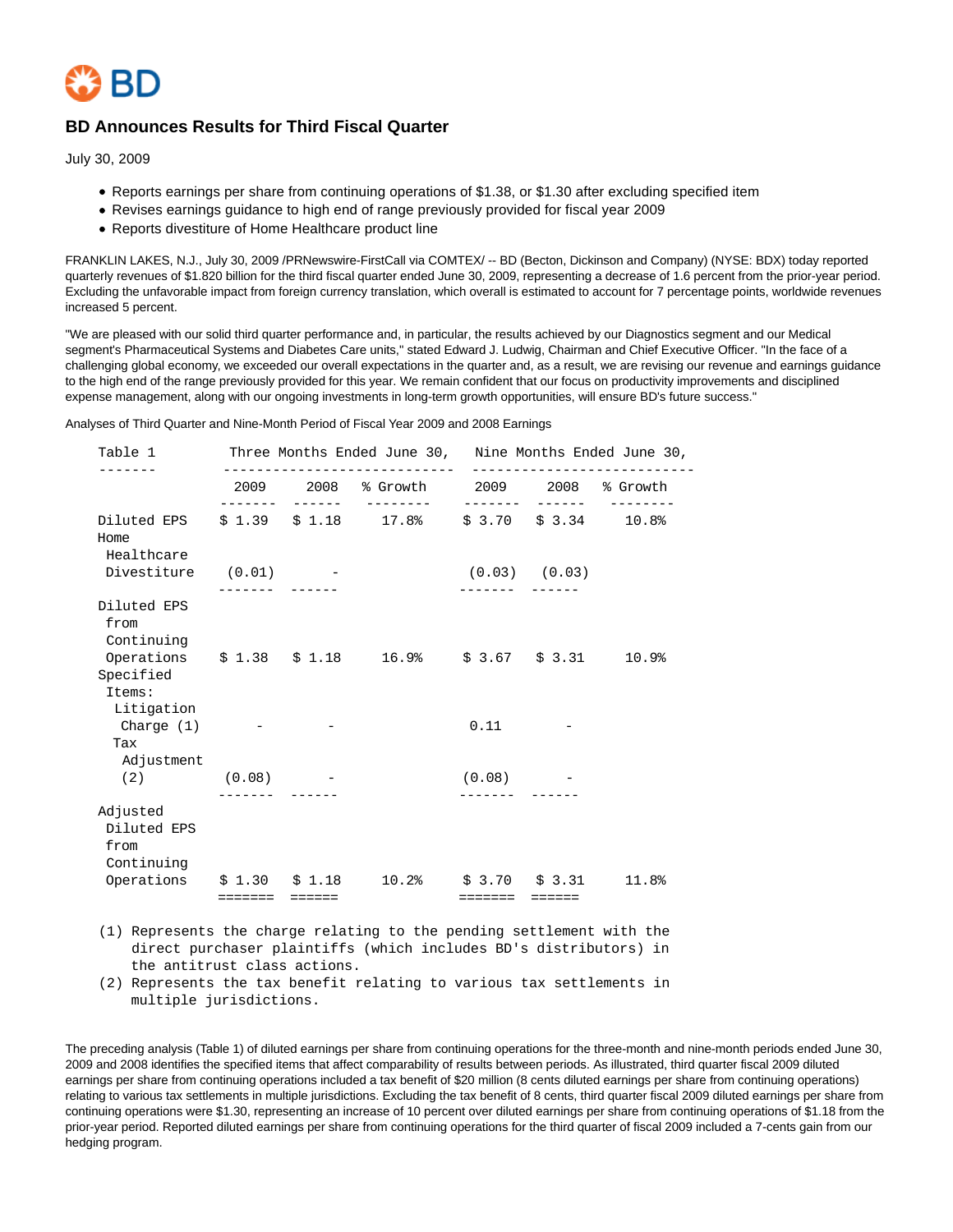For the nine-month period, diluted earnings per share from continuing operations of \$3.67 included the aforementioned tax benefit of 8 cents and the second quarter charge of 11 cents relating to a pending antitrust class action settlement. Excluding these specified items, diluted earnings per share from continuing operations for the nine-month period in fiscal year 2009 were \$3.70, representing an increase of 12 percent over diluted earnings per share from continuing operations of \$3.31 from the prior-year period. Reported diluted earnings per share from continuing operations for the nine-month period ending June 30, 2009 included a 23-cents gain from our hedging program.

#### Home Healthcare Product Line Sold

In July 2009, the Company sold the assets associated with its Home Healthcare product line to 3M, including product inventory, brand names and manufacturing associated with ACE((R)), Tensor((R)), Bauer & Black((R) )and Tru-Fit((R)) products, and thermometers. Consequently, the results of operations of the Home Healthcare product line have been classified as discontinued operations for all quarters and years referred to in this release. Included in the attached financial tables are the Company's Consolidated Income Statements for the first two quarters of fiscal year 2009 and for all periods in fiscal year 2008, which reflect this classification change. The Company expects to record a gain on the sale of about 5 cents diluted earnings per share from discontinued operations in the fourth fiscal quarter.

### Segment Results

In the BD Medical segment, worldwide revenues for the quarter were \$969 million, representing a decrease of 3 percent from the prior year period. Excluding the unfavorable impact from foreign currency translation of an estimated 8 percentage points, revenues increased 5 percent in the quarter due in part to sales of insulin delivery products, as well as safety-engineered and prefillable devices. For the nine-month period ended June 30, 2009 the BD Medical segment reported a 2 percent decrease in revenue growth. On a currency neutral basis, BD Medical revenues for the nine-month period increased by 3 percent.

In the BD Diagnostics segment, worldwide revenues for the quarter were \$566 million, representing an increase of 2 percent from the prior year period. Excluding the unfavorable impact from foreign currency translation of an estimated 6 percentage points, revenues increased 8 percent in the quarter. Sales of safety-engineered devices, cancer diagnostics products and infectious disease testing systems, including flu-related products, contributed to revenue growth. For the nine-month period ended June 30, 2009 the BD Diagnostics segment reported 2.5 percent revenue growth. On a currency neutral basis, BD Diagnostics revenues for the nine-month period increased by 6.5 percent.

In the BD Biosciences segment, worldwide revenues for the quarter were \$285 million, representing a decrease of 4 percent from the prior year period. Excluding the unfavorable impact from foreign currency translation of an estimated 3 percentage points, revenues decreased 1 percent in the quarter. Demand in the U.S. for capital equipment in the research and clinical segments continued to be impacted by funding constraints. International revenue growth moderated in the third quarter primarily due to lessening demand for instruments in Europe and Japan. For the nine-month period ended June 30, 2009 the BD Biosciences segment reported 3 percent revenue growth. On a currency neutral basis, BD Biosciences revenues for the nine-month period increased by 4 percent.

### Geographic Results

Third quarter revenues in the U.S. were \$805 million, representing an increase of 3 percent from the prior year period. Revenues outside of the U.S. were \$1.015 billion, representing a decrease of 5 percent from the prior year period, and reflect an estimated 11 percentage points of unfavorable impact from foreign currency translation.

For the nine-month period ended June 30, 2009, revenues in the U.S. were \$2.365 billion, representing an increase of 2 percent from the prior year period. Revenues outside of the U.S. were \$2.898 billion, representing a decrease of 1 percent from the prior year period, and reflect an estimated 8 percentage points of unfavorable impact from foreign currency translation.

#### Fiscal 2009 Outlook for Full Year

The Company revised its guidance for full fiscal year 2009 reported diluted earnings per share from continuing operations to approximately 11 to 12 percent over diluted earnings per share from continuing operations of \$4.42 for the full fiscal year 2008. The Company's guidance for full fiscal year 2009 includes an approximate 28-cents gain from our hedging program as discussed on our April 28, 2009 second fiscal quarter conference call.

The following analysis of estimated diluted earnings per share from continuing operations for the full fiscal year identifies specified items that affect the comparability of results between periods. As illustrated in Table 2, the Company expects that diluted earnings per share from continuing operations for the full fiscal year 2009, excluding specified items, will be approximately \$4.92 to \$4.96, representing an increase of approximately 11 to 12 percent over diluted earnings per share from continuing operations of \$4.42 for the fiscal year 2008.

| Table 2                                   | Twelve Months Ended September 30, |                   |             |
|-------------------------------------------|-----------------------------------|-------------------|-------------|
|                                           | 2009                              | 2008              | % Growth    |
|                                           | (Estimated)                       |                   |             |
| Diluted EPS (1)<br>Home Healthcare        | $$4.93 - $4.97$ \$ $4.46$         |                   | $10 - 11$ % |
| Divestiture                               |                                   | $(0.04)$ $(0.04)$ |             |
| Diluted EPS from                          |                                   |                   |             |
| Continuing Operations<br>Specified Items: | $$4.89 - $4.93$ $$4.42$ $11 - 12$ |                   |             |
| Litigation Charge (2)                     | 0.11                              |                   |             |
| Tax Adjustment (3)                        | (0.08)                            |                   |             |
|                                           |                                   |                   |             |
| Adjusted Diluted EPS                      |                                   |                   |             |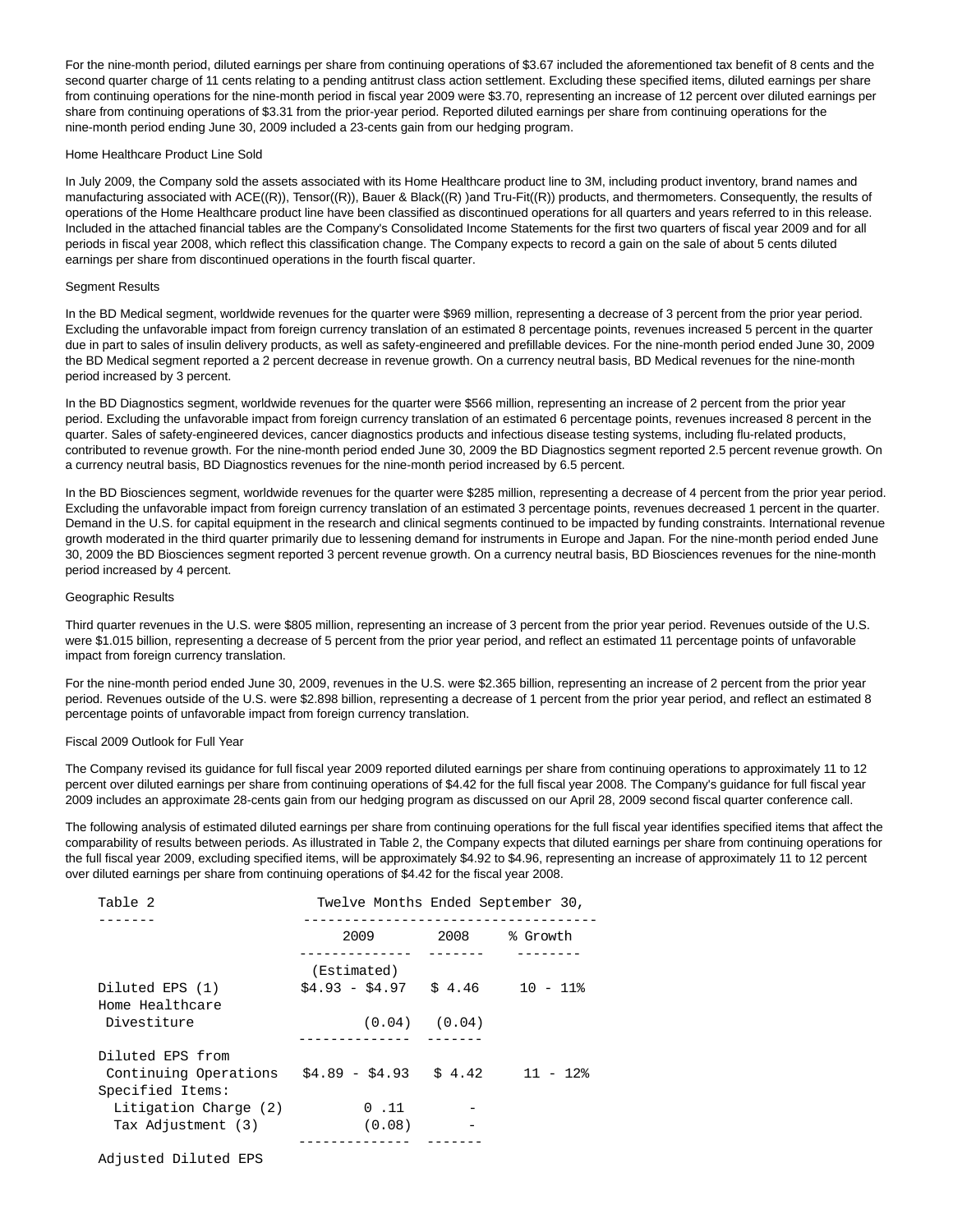| Operations      | $$4.92 - $4.96 \text{ } $4.42$ | $11 - 12$ |
|-----------------|--------------------------------|-----------|
| from Continuing |                                |           |

- (1) Does not include estimated gain on sale of Home Healthcare of about 5 cents.
- (2) Represents the charge relating to the pending settlement with the direct purchaser plaintiffs (which includes BD's distributors) in the antitrust class actions.
- (3) Represents the tax benefit relating to various tax settlements in multiple jurisdictions.

### Conference Call Information

A conference call regarding BD's third fiscal quarter results, its expectations for the full fiscal year 2009 and its preliminary outlook for fiscal year 2010 will be broadcast live on BD's website, www.bd.com/investors, along with related slides, at 10:00 a.m. (ET) Thursday, July 30, 2009. The conference call will be available for replay on BD's website, www.bd.com/investors, or at 800-642-1687 (domestic) and 706-645-9291 (international), Conference ID: 16834521, through the close of business on Thursday, August 6, 2009.

This news release contains certain non-GAAP financial measures. A reconciliation of these and other measures to the comparable GAAP measures is included in this release and in the attached financial tables.

#### About BD

BD is a leading global medical technology company that develops, manufactures and sells medical devices, instrument systems and reagents. The Company is dedicated to improving people's health throughout the world. BD is focused on improving drug delivery, enhancing the quality and speed of diagnosing infectious diseases and cancers, and advancing research, discovery and production of new drugs and vaccines. BD's capabilities are instrumental in combating many of the world's most pressing diseases. Founded in 1897 and headquartered in Franklin Lakes, New Jersey, BD employs approximately 28,000 people in approximately 50 countries throughout the world. The Company serves healthcare institutions, life science researchers, clinical laboratories, the pharmaceutical industry and the general public. For more information, please visit www.bd.com.

This press release, including the section entitled "Fiscal 2009 Outlook for Full Year," contains certain estimates and other forward-looking statements (as defined under Federal securities laws) regarding BD's performance, including future revenues, earnings per share and income, or events or developments that BD expects to occur or anticipates occurring in the future. All such statements are based upon current expectations of BD and involve a number of business risks and uncertainties. Actual results could vary materially from anticipated results described, implied or projected in any forward-looking statement. With respect to forward-looking statements contained herein, factors that could cause actual results to vary materially from any forward-looking statement include, but are not limited to: adverse changes in regional, national or foreign economic conditions, including any impact that may result from the current global economic downturn on our ability to access credit markets and finance our operations, the demand for our products and services, or our suppliers' ability to provide products needed for our operations; changes in interest or foreign currency exchange rates, particularly in light of increased volatility in currency exchange rates; competitive factors; pricing and market share pressures; difficulties inherent in product development and delays in product introductions; increases in energy costs and their effect on, among other things, the cost of producing BD's products; fluctuations in costs and availability of raw materials and in BD's ability to maintain favorable supplier arrangements and relationships; uncertainties of litigation (as described in BD's filings with the Securities and Exchange Commission); the effects of potential pandemic diseases; changes in healthcare or other governmental regulation, including changes in government pricing and reimbursement policies or other cost containment reforms; and issuance of new or revised accounting standards, as well as other factors discussed in this press release and in BD's filings with the Securities and Exchange Commission. We do not intend to update any forward-looking statements to reflect events or circumstances after the date hereof except as required by applicable laws or regulations.

# BECTON DICKINSON AND COMPANY CONSOLIDATED INCOME STATEMENTS (Unaudited; Amounts in thousands, except per share data)

|                            | 2009 — 100 | Three Months Ended June 30,<br>2008 — 100 | % Change |
|----------------------------|------------|-------------------------------------------|----------|
|                            |            |                                           |          |
| <b>REVENUES</b>            |            | $$1,820,255$ $$1,849,339$                 | (1.6)    |
| Cost of products sold      | 860,063    | 905,388                                   | (5.0)    |
| Selling and administrative |            | 429,940 435,807                           | (1.3)    |
| Research and development   |            | 98,489 99,928                             | (1.4)    |
| TOTAL OPERATING COSTS      |            |                                           |          |
| AND EXPENSES               |            | 1,388,492    1,441,123                    | (3.7)    |
|                            |            |                                           |          |
| OPERATING INCOME           |            | 431,763 408,216                           | 5.8      |
| Interest income            | 12,767     | 10,956                                    | 16.5     |
| Interest expense           |            | $(11.288)$ $(9.017)$                      | 25.2     |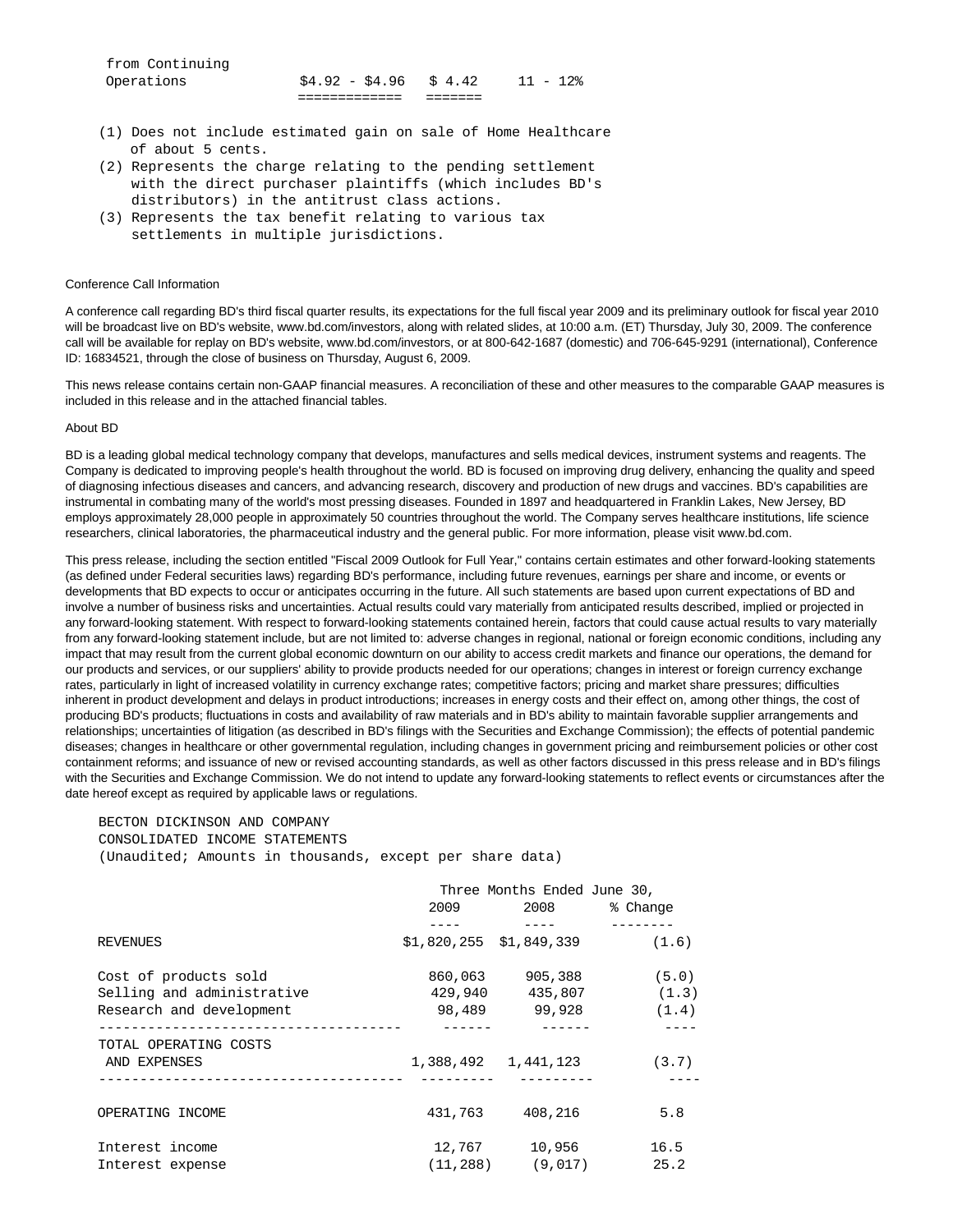|                                                                                                                     |                  |                  | $(4,247)$ $(1,285)$                         | ΝM                                   |
|---------------------------------------------------------------------------------------------------------------------|------------------|------------------|---------------------------------------------|--------------------------------------|
| INCOME FROM CONTINUING OPERATIONS                                                                                   |                  |                  |                                             |                                      |
| BEFORE INCOME TAXES                                                                                                 |                  | 428,995          | 408,870                                     | 4.9                                  |
| Income tax provision                                                                                                |                  | 90,291<br>------ |                                             | $112,875$ (20.0)<br>$- - - - -$      |
| INCOME FROM CONTINUING OPERATIONS                                                                                   |                  |                  | 338,704 295,995                             | 14.4                                 |
| INCOME FROM DISCONTINUED OPERATIONS<br>NET OF INCOME TAX PROVISION (BENEFIT)<br>OF \$214 AND \$(261), RESPECTIVELY  |                  |                  | 2,323 1,094                                 | NM                                   |
| NET INCOME                                                                                                          |                  | -------          | \$341,027 \$297,089                         | 14.8                                 |
| EARNINGS PER SHARE                                                                                                  |                  |                  |                                             | $---$                                |
|                                                                                                                     |                  |                  |                                             |                                      |
| Basic:<br>Income from continuing operations                                                                         |                  |                  | $$1.41$ $$1.21$ $16.5$                      |                                      |
| Income from discontinued operations                                                                                 |                  |                  | $$0.01$ $$-$                                | N/M                                  |
| Net income $(1)$                                                                                                    |                  |                  | $$1.42$ $$1.22$ $16.4$                      |                                      |
|                                                                                                                     |                  |                  |                                             |                                      |
| Diluted:<br>Income from continuing operations \$1.38 \$1.18                                                         |                  |                  |                                             | 16.9                                 |
| Income from discontinued operations                                                                                 |                  | \$0.01           | $\uparrow$ -                                | N <sub>M</sub>                       |
| Net income                                                                                                          |                  |                  | $$1.39$ $$1.18$                             | 17.8                                 |
| Basic                                                                                                               |                  |                  | 240, 109 244, 273                           |                                      |
| Diluted<br>________________________________                                                                         |                  | --------         | 245,696 251,648                             |                                      |
| NM - Not Meaningful                                                                                                 |                  |                  |                                             |                                      |
| (1) Total per share amounts may not add due to rounding<br>BECTON DICKINSON AND COMPANY<br>SUPPLEMENTAL INFORMATION |                  |                  |                                             |                                      |
| (Unaudited; Amounts in thousands, except per share data)                                                            |                  |                  | Three Months Ended June 30, 2009            |                                      |
|                                                                                                                     |                  |                  | Tax Excluding<br>As Reported Adjustment (1) | Item                                 |
|                                                                                                                     |                  |                  | ______________                              |                                      |
| Income taxes<br>effective tax rate                                                                                  | 90,291<br>21.0%  |                  | 20,485                                      |                                      |
| Income from continuing<br>operations<br>as a % of revenues                                                          | 338,704<br>18.6% |                  | (20, 485)                                   | 110,776<br>25.8%<br>318,219<br>17.5% |
| Diluted earnings per share<br>___________________________                                                           |                  |                  |                                             |                                      |
| Income from continuing                                                                                              |                  |                  |                                             |                                      |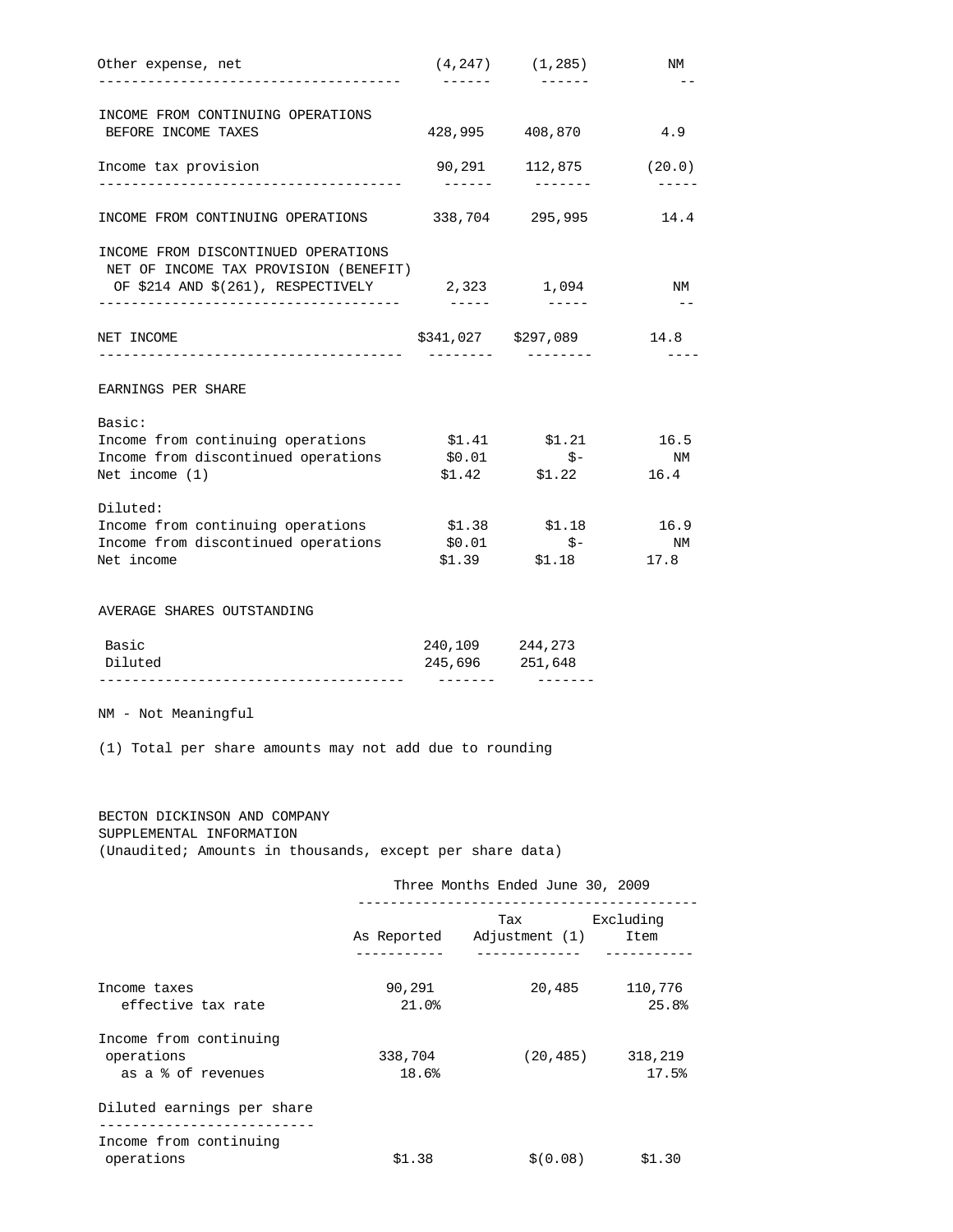(1) Represents the tax benefit relating to various tax settlements in multiple jurisdictions.

 BECTON DICKINSON AND COMPANY CONSOLIDATED INCOME STATEMENTS (Unaudited; Amounts in thousands, except per share data)

|                                                      | $\begin{tabular}{lllllllll} \multicolumn{2}{c}{\textbf{1} & \textbf{2} & \textbf{3} & \textbf{5} & \textbf{1} & \textbf{1} & \textbf{1} & \textbf{1} & \textbf{1} & \textbf{1} & \textbf{1} & \textbf{1} & \textbf{1} & \textbf{1} & \textbf{1} & \textbf{1} & \textbf{1} & \textbf{1} & \textbf{1} & \textbf{1} & \textbf{1} & \textbf{1} & \textbf{1} & \textbf{1} & \textbf{1} & \textbf{1} & \textbf{1} & \textbf{1} & \textbf$ | Nine Months ended June 30,<br>2009 2008 % Change<br>$\sim$ $   \sim$ $\sim$ $\sim$ | ---------           |
|------------------------------------------------------|-------------------------------------------------------------------------------------------------------------------------------------------------------------------------------------------------------------------------------------------------------------------------------------------------------------------------------------------------------------------------------------------------------------------------------------|------------------------------------------------------------------------------------|---------------------|
| REVENUES                                             |                                                                                                                                                                                                                                                                                                                                                                                                                                     | $$5,263,141$ $$5,262,786$ 0.0                                                      |                     |
| Cost of products sold                                |                                                                                                                                                                                                                                                                                                                                                                                                                                     | 2,485,687 2,566,465 (3.1)                                                          |                     |
| Selling and administrative                           |                                                                                                                                                                                                                                                                                                                                                                                                                                     | 1,272,318 1,263,212                                                                | 0.7                 |
| Research and development                             |                                                                                                                                                                                                                                                                                                                                                                                                                                     | 294,391 287,169 2.5                                                                |                     |
| TOTAL OPERATING COSTS                                |                                                                                                                                                                                                                                                                                                                                                                                                                                     | ________                                                                           | $\frac{1}{2}$       |
| AND EXPENSES<br>------------------------------------ | __________                                                                                                                                                                                                                                                                                                                                                                                                                          | 4,052,396 4,116,846 (1.6)<br>__________                                            | $- - - -$           |
| OPERATING INCOME                                     |                                                                                                                                                                                                                                                                                                                                                                                                                                     | 1, 210, 745 1, 145, 940 5.7                                                        |                     |
|                                                      |                                                                                                                                                                                                                                                                                                                                                                                                                                     |                                                                                    |                     |
| Interest income                                      |                                                                                                                                                                                                                                                                                                                                                                                                                                     | 18,730 32,489 (42.3)                                                               |                     |
| Interest expense                                     |                                                                                                                                                                                                                                                                                                                                                                                                                                     | $(26, 607)$ $(27, 455)$ $(3.1)$                                                    |                     |
| Other (expense) income, net                          |                                                                                                                                                                                                                                                                                                                                                                                                                                     | $(538)$ 252                                                                        | N/M                 |
| --------------------------------                     |                                                                                                                                                                                                                                                                                                                                                                                                                                     |                                                                                    |                     |
| INCOME FROM CONTINUING OPERATIONS                    |                                                                                                                                                                                                                                                                                                                                                                                                                                     |                                                                                    |                     |
| BEFORE INCOME TAXES                                  |                                                                                                                                                                                                                                                                                                                                                                                                                                     | 1, 202, 330 1, 151, 226 4.4                                                        |                     |
| Income tax provision                                 | --------                                                                                                                                                                                                                                                                                                                                                                                                                            | 295,033 314,321 (6.1)<br>________                                                  | $\frac{1}{2}$       |
| INCOME FROM CONTINUING OPERATIONS                    | 907,297 836,905 8.4                                                                                                                                                                                                                                                                                                                                                                                                                 |                                                                                    |                     |
| INCOME FROM DISCONTINUED OPERATIONS                  |                                                                                                                                                                                                                                                                                                                                                                                                                                     |                                                                                    |                     |
| NET OF INCOME TAX PROVISION OF                       |                                                                                                                                                                                                                                                                                                                                                                                                                                     |                                                                                    |                     |
| \$1,681 AND \$1,364, RESPECTIVELY 7,086 7,916 (10.5) |                                                                                                                                                                                                                                                                                                                                                                                                                                     |                                                                                    |                     |
|                                                      | $- - - - - -$                                                                                                                                                                                                                                                                                                                                                                                                                       | -------                                                                            |                     |
| NET INCOME                                           |                                                                                                                                                                                                                                                                                                                                                                                                                                     | \$914,383 \$844,821 8.2                                                            |                     |
|                                                      | ---------                                                                                                                                                                                                                                                                                                                                                                                                                           |                                                                                    | $\qquad \qquad - -$ |
| EARNINGS PER SHARE                                   |                                                                                                                                                                                                                                                                                                                                                                                                                                     |                                                                                    |                     |
| Basic:                                               |                                                                                                                                                                                                                                                                                                                                                                                                                                     |                                                                                    |                     |
| Income from continuing operations                    |                                                                                                                                                                                                                                                                                                                                                                                                                                     | $$3.77$ $$3.42$                                                                    | 10.2                |
| Income from discontinued operations                  | \$0.03                                                                                                                                                                                                                                                                                                                                                                                                                              | \$0.03                                                                             |                     |
| Net income $(1)$                                     | \$3.80                                                                                                                                                                                                                                                                                                                                                                                                                              | \$3.46                                                                             | 9.8                 |
| Diluted:                                             |                                                                                                                                                                                                                                                                                                                                                                                                                                     |                                                                                    |                     |
| Income from continuing operations                    | \$3.67                                                                                                                                                                                                                                                                                                                                                                                                                              | \$3.31                                                                             | 10.9                |
| Income from discontinued operations<br>Net income    | \$0.03<br>\$3.70                                                                                                                                                                                                                                                                                                                                                                                                                    | \$0.03<br>\$3.34                                                                   | 10.8                |
|                                                      |                                                                                                                                                                                                                                                                                                                                                                                                                                     |                                                                                    |                     |
| AVERAGE SHARES OUTSTANDING                           |                                                                                                                                                                                                                                                                                                                                                                                                                                     |                                                                                    |                     |
| Basic                                                | 240,923                                                                                                                                                                                                                                                                                                                                                                                                                             | 244,478                                                                            |                     |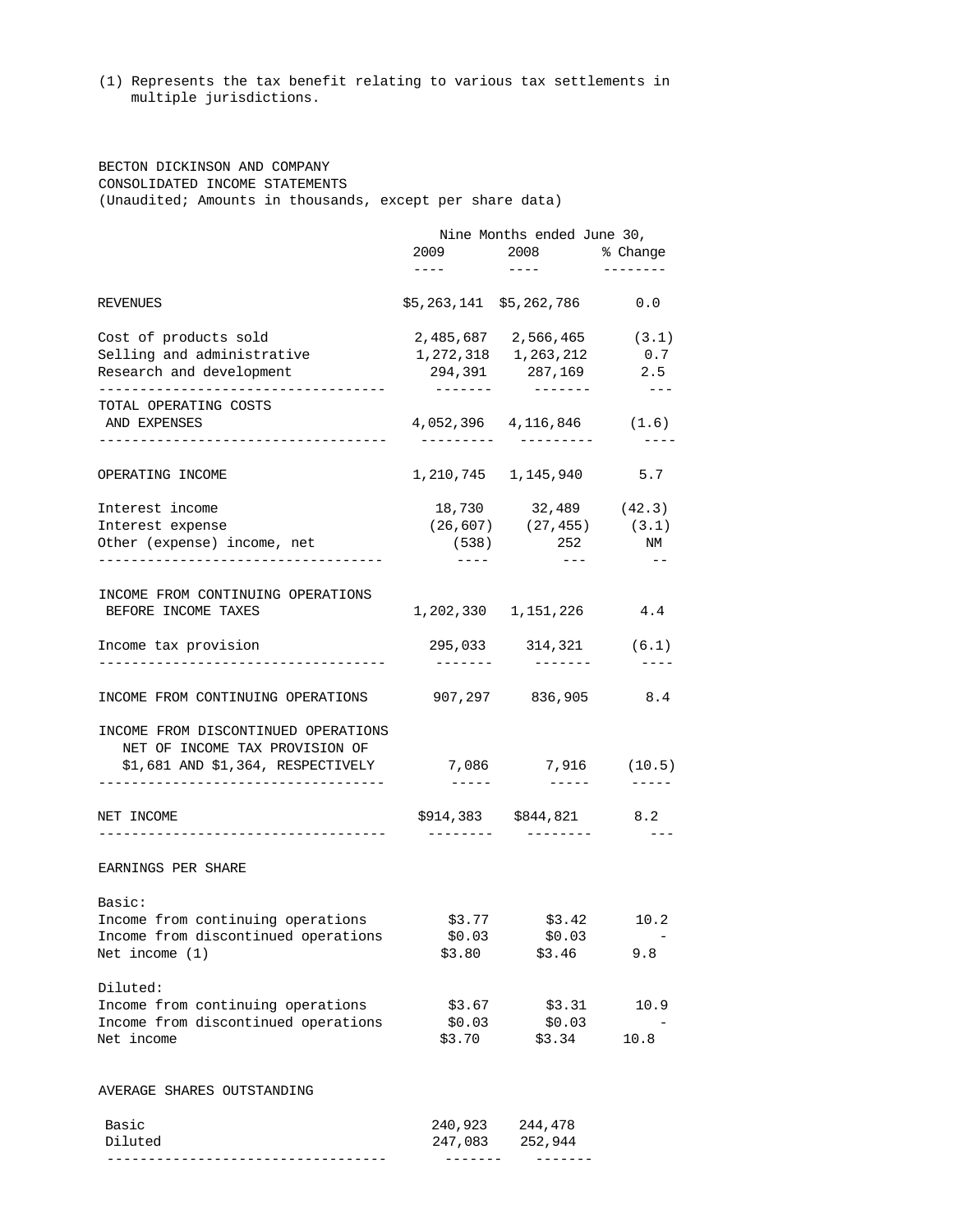NM - Not Meaningful

(1) Total per share amounts may not add due to rounding

# BECTON DICKINSON AND COMPANY SUPPLEMENTAL INFORMATION (Unaudited; Amounts in thousands, except per share data)

Nine Months ended June 30, 2009

|                                   |       |                           | As Litigation Tax Excluding              |                  |
|-----------------------------------|-------|---------------------------|------------------------------------------|------------------|
|                                   |       |                           | Reported Charge (1) Adjustment (2) Items |                  |
| Selling and                       |       |                           |                                          |                  |
| administrative                    |       | $$1,272,318$ $$ (45,000)$ |                                          | $$ - $1,227,318$ |
| as a % of revenues                | 24.2% |                           |                                          | 23.3%            |
| Operating Income 1,210,745 45,000 |       |                           | and the contract of the                  | 1,255,745        |
| as a % of revenues                | 23.0% |                           |                                          | 23.9%            |
| Income taxes                      |       |                           | 295,033 17,100 20,485                    | 332,618          |
| effective tax rate                | 24.5% |                           |                                          | 26.7%            |
| Income from continuing            |       |                           |                                          |                  |
| operations                        |       |                           | 907,297 27,900 (20,485) 914,712          |                  |
| as a % of revenues                | 17.2% |                           |                                          | 17.4%            |
| Diluted earnings per share        |       |                           |                                          |                  |
| Income from continuing            |       |                           |                                          |                  |
| operations                        |       |                           | $$3.67$ $$0.11$ $$(0.08)$                | \$3.70           |

 (1) Represents the charge relating to the pending settlement with the direct purchaser plaintiffs (which includes BD's distributors) in the antitrust class actions.

 (2) Represents the tax benefit relating to various tax settlements in multiple jurisdictions.

 BECTON DICKINSON AND COMPANY SUPPLEMENTAL REVENUE INFORMATION REVENUES BY SEGMENT AND GEOGRAPHIC AREA (Unaudited; Amounts in thousands)

|                       |           | Three Months Ended June 30, |          |
|-----------------------|-----------|-----------------------------|----------|
|                       | 2009      | 2008                        | % Change |
|                       |           |                             |          |
| BD MEDICAL            |           |                             |          |
| United States         | \$397,898 | \$386,724                   | 2.9      |
| International         | 570,773   | 611,424                     | (6.6)    |
|                       |           |                             |          |
| <b>TOTAL</b>          | \$968,671 | \$998,148                   | (3.0)    |
|                       |           |                             |          |
| <b>BD DIAGNOSTICS</b> |           |                             |          |
| United States         | \$299,374 | \$280,118                   | 6.9      |
| International         | 267,005   | 273,304                     | (2.3)    |
| .                     |           |                             |          |
| TOTAL                 | \$566,379 | \$553,422                   | 2.3      |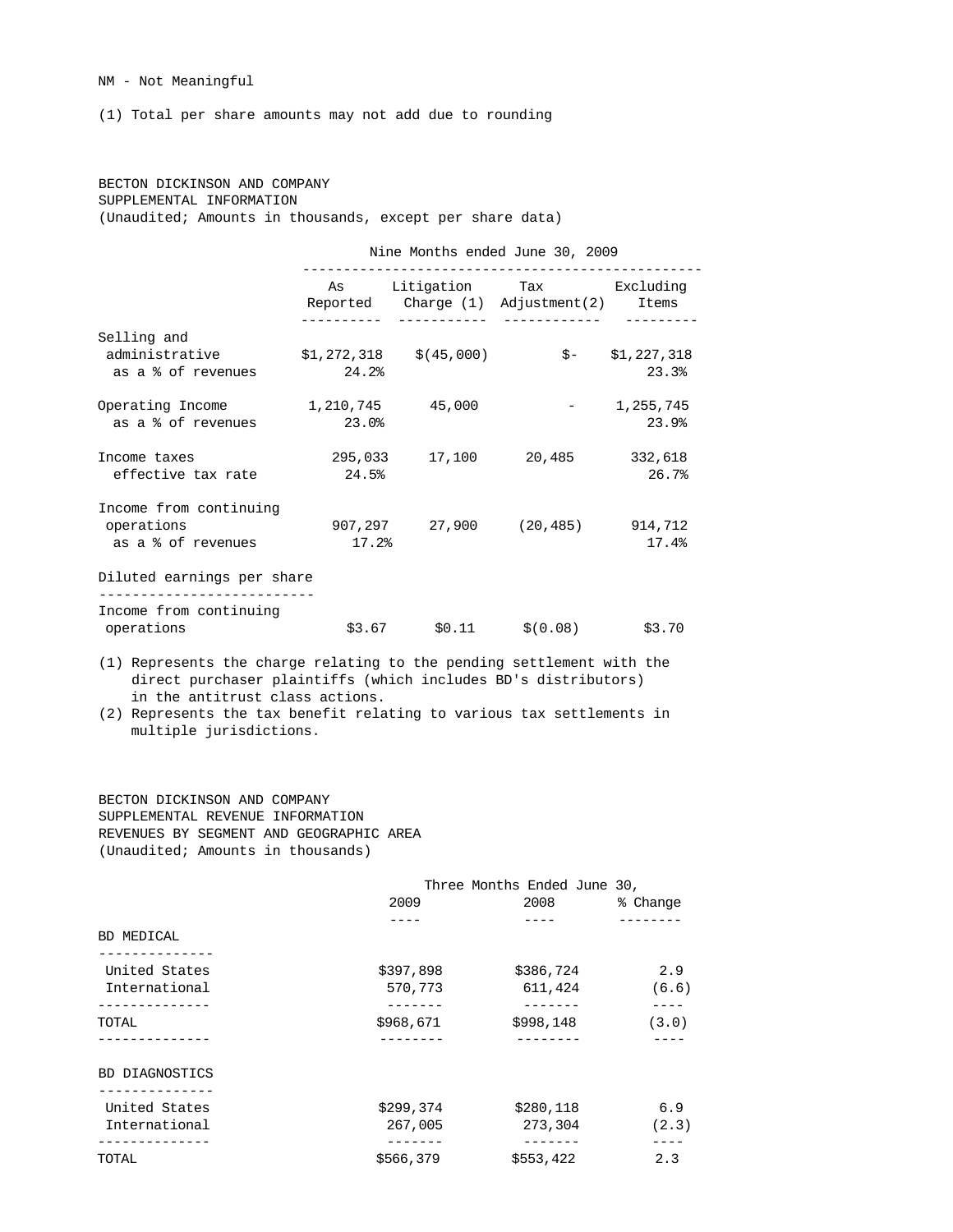| BD BIOSCIENCES                 |                        |                          |                |
|--------------------------------|------------------------|--------------------------|----------------|
| United States<br>International | \$108,136<br>177,069   | \$116,239<br>181,530     | (7.0)<br>(2.5) |
| <b>TOTAL</b>                   | _______<br>\$285,205   | -------<br>\$297,769     | ----<br>(4.2)  |
| TOTAL REVENUES                 |                        |                          |                |
| United States<br>International | \$805,408<br>1,014,847 | \$783,081<br>1,066,258   | 2.9<br>(4.8)   |
| ------------<br>TOTAL          | \$1,820,255            | ---------<br>\$1,849,339 | (1.6)          |
|                                |                        |                          |                |

 BECTON DICKINSON AND COMPANY SUPPLEMENTAL REVENUE INFORMATION REVENUES BY SEGMENT AND GEOGRAPHIC AREA (Unaudited; Amounts in thousands)

|                                          | 2009                      | Nine Months ended June 30,<br>2008 8     | % Change                    |
|------------------------------------------|---------------------------|------------------------------------------|-----------------------------|
| BD MEDICAL                               |                           | $- - - - -$                              |                             |
| -------------<br>United States           |                           | $$1,167,062$ $$1,149,717$                | 1.5                         |
| International                            | 1,558,285                 | 1,640,722                                | (5.0)                       |
| -------------<br>TOTAL<br>-------------- | ----------<br>----------- | ----------<br>\$2,725,347 \$2,790,439    | $- - - -$<br>(2.3)<br>$---$ |
| BD DIAGNOSTICS                           |                           |                                          |                             |
| --------------<br>United States          |                           | \$872,055 \$840,695                      | 3.7                         |
| International<br>-------------           | --------                  | 774,156 766,050                          | 1.1<br>$---$                |
| TOTAL                                    | -----------               | $$1,646,211$ $$1,606,745$<br>----------- | 2.5                         |
| ------------<br><b>BD BIOSCIENCES</b>    |                           |                                          |                             |
| --------------<br>United States          | \$325,926                 | \$333,891                                | (2.4)                       |
| International                            | 565,657                   | 531,711                                  | 6.4                         |
| . <u>.</u> .<br>TOTAL                    | --------<br>\$891,583     | --------<br>\$865,602                    | $\qquad \qquad - -$<br>3.0  |
| ------------                             |                           | $- - - - - - - -$                        | $- - -$                     |
| TOTAL REVENUES<br>------------           |                           |                                          |                             |
| United States                            |                           | $$2,365,043$ $$2,324,303$                | 1.8                         |
| International<br>--------------          | ----------                | 2,898,098 2,938,483<br>__________        | (1.4)                       |
| TOTAL                                    | \$5,263,141               | \$5,262,786                              |                             |
| -------------                            | ----------                | ----------                               | $ -$                        |

 BECTON DICKINSON AND COMPANY SUPPLEMENTAL REVENUE INFORMATION REVENUES BY BUSINESS SEGMENTS AND UNITS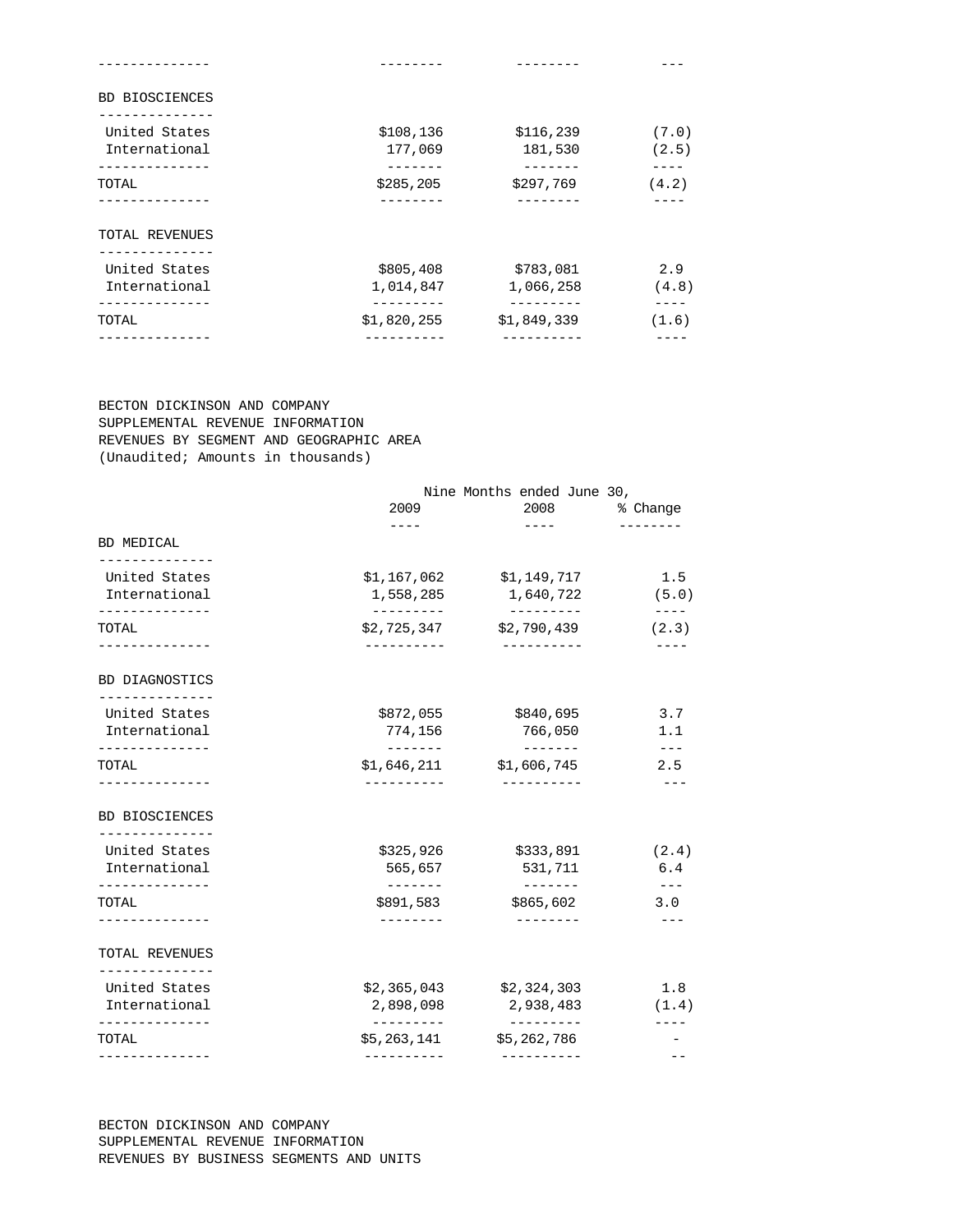## Three Months Ended June 30, (Unaudited; Amounts in thousands)

|                                                                                              | United States                              |                                                                                                                                                                                                                                                                                                                                                                                                                                                                            |                                 |  |
|----------------------------------------------------------------------------------------------|--------------------------------------------|----------------------------------------------------------------------------------------------------------------------------------------------------------------------------------------------------------------------------------------------------------------------------------------------------------------------------------------------------------------------------------------------------------------------------------------------------------------------------|---------------------------------|--|
|                                                                                              | 2009                                       |                                                                                                                                                                                                                                                                                                                                                                                                                                                                            | 2008 & Change                   |  |
| BD MEDICAL                                                                                   | $- - - - -$                                | $\frac{1}{2} \left( \frac{1}{2} \right) \left( \frac{1}{2} \right) \left( \frac{1}{2} \right) \left( \frac{1}{2} \right) \left( \frac{1}{2} \right) \left( \frac{1}{2} \right) \left( \frac{1}{2} \right) \left( \frac{1}{2} \right) \left( \frac{1}{2} \right) \left( \frac{1}{2} \right) \left( \frac{1}{2} \right) \left( \frac{1}{2} \right) \left( \frac{1}{2} \right) \left( \frac{1}{2} \right) \left( \frac{1}{2} \right) \left( \frac{1}{2} \right) \left( \frac$ | --------                        |  |
| ------------------------<br>Medical Surgical Systems                                         | \$256,171                                  | \$243,960                                                                                                                                                                                                                                                                                                                                                                                                                                                                  | 5.0                             |  |
| Diabetes Care                                                                                | 91,330                                     | 87,469                                                                                                                                                                                                                                                                                                                                                                                                                                                                     | 4.4                             |  |
| Pharmaceutical Systems                                                                       | 43,460                                     | 49,125                                                                                                                                                                                                                                                                                                                                                                                                                                                                     | (11.5)                          |  |
| Ophthalmic Systems                                                                           | 6,937                                      | 6,170                                                                                                                                                                                                                                                                                                                                                                                                                                                                      | 12.4                            |  |
| TOTAL<br>---------------------                                                               | $- - - - -$<br>\$397,898<br>---------      | $\frac{1}{2}$<br>\$386,724<br>---------                                                                                                                                                                                                                                                                                                                                                                                                                                    | $- - - - -$<br>2.9<br>$- - -$   |  |
| BD DIAGNOSTICS<br>___________________________<br>Preanalytical Systems<br>Diagnostic Systems | \$155,760<br>143,614                       | \$144,416<br>135,702                                                                                                                                                                                                                                                                                                                                                                                                                                                       | 7.9<br>5.8                      |  |
| TOTAL<br>---------------------                                                               | --------<br>\$299,374<br>$- - - - - - - -$ | --------<br>\$280,118<br>$- - - - - - - -$                                                                                                                                                                                                                                                                                                                                                                                                                                 | $\frac{1}{2}$<br>6.9<br>$- - -$ |  |
| <b>BD BIOSCIENCES</b>                                                                        |                                            |                                                                                                                                                                                                                                                                                                                                                                                                                                                                            |                                 |  |
| --------------------------<br>Cell Analysis                                                  | \$70,518                                   | \$80,186                                                                                                                                                                                                                                                                                                                                                                                                                                                                   | (12.1)                          |  |
| Discovery Labware                                                                            | 37,618                                     | 36,053                                                                                                                                                                                                                                                                                                                                                                                                                                                                     | 4.3                             |  |
| -------------------------<br><b>TOTAL</b>                                                    | \$108,136                                  | -------<br>\$116,239                                                                                                                                                                                                                                                                                                                                                                                                                                                       | $\frac{1}{2}$<br>(7.0)          |  |
|                                                                                              | ---------                                  | ---------                                                                                                                                                                                                                                                                                                                                                                                                                                                                  |                                 |  |
| TOTAL UNITED STATES                                                                          | \$805,408                                  | \$783,081                                                                                                                                                                                                                                                                                                                                                                                                                                                                  | 2.9                             |  |
|                                                                                              |                                            |                                                                                                                                                                                                                                                                                                                                                                                                                                                                            |                                 |  |

# BECTON DICKINSON AND COMPANY SUPPLEMENTAL REVENUE INFORMATION REVENUES BY BUSINESS SEGMENTS AND UNITS Three Months Ended June 30, (continued) (Unaudited; Amounts in thousands)

|                                 |           |         | International    |               |              |
|---------------------------------|-----------|---------|------------------|---------------|--------------|
|                                 |           |         |                  | % Change      |              |
|                                 | 2009      | 2008    | Reported         | FX<br>Neutral | FX<br>Impact |
| BD MEDICAL                      |           |         |                  |               |              |
| Medical Surgical<br>Systems     | \$242,701 |         | \$272,064 (10.8) | 3.1           | (13.9)       |
| Diabetes Care<br>Pharmaceutical | 94,521    | 94,244  | 0.3              | 12.3          | (12.0)       |
| Systems                         | 220,503   | 230,346 | (4.3)            | 8.3           | (12.6)       |
| Ophthalmic Systems              | 13,048    | 14,770  | (11.7)           | 0.1           | (11.8)       |
|                                 |           |         |                  |               |              |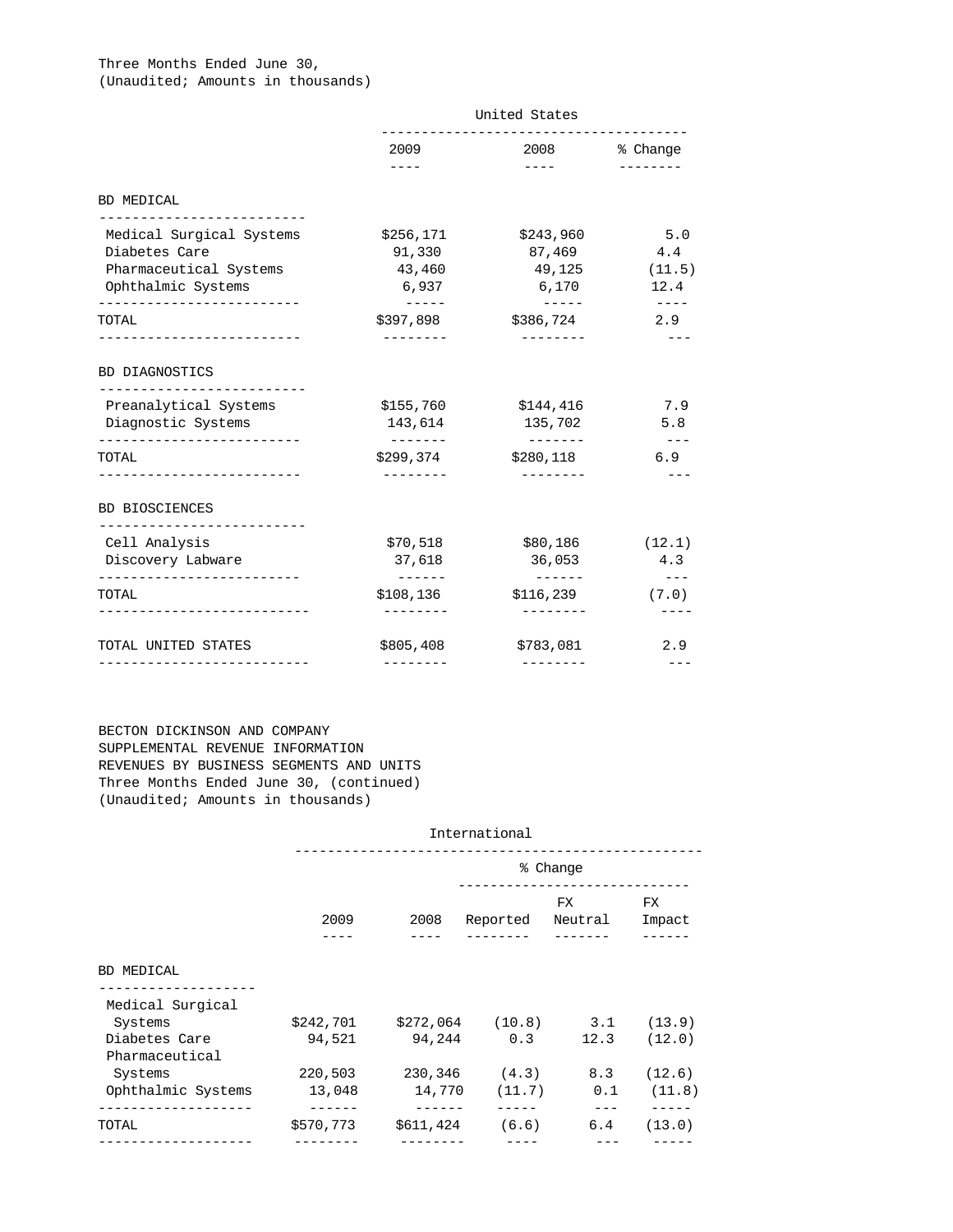| 130,578 | 126,959   | 2.9                                              | 13.0                   | (13.3)<br>(10.1)                                                                     |
|---------|-----------|--------------------------------------------------|------------------------|--------------------------------------------------------------------------------------|
|         | -------   | $--$<br>(2.3)                                    |                        | (11.8)                                                                               |
|         |           |                                                  |                        |                                                                                      |
|         |           |                                                  |                        |                                                                                      |
|         |           |                                                  |                        | (4.9)                                                                                |
| 37,818  |           |                                                  |                        | (5.4)                                                                                |
| ------  | -------   |                                                  | $--$                   |                                                                                      |
|         |           |                                                  |                        | (5.0)                                                                                |
|         |           |                                                  |                        |                                                                                      |
|         | \$177,069 | \$136,427<br>\$267,005<br>\$139,251<br>\$181,530 | \$146,345<br>\$273,304 | $(6.8)$ 6.5<br>9.5<br>$$141,889$ (1.9)<br>3.0<br>39,641 (4.6)<br>0.8<br>(2.5)<br>2.5 |

 BECTON DICKINSON AND COMPANY SUPPLEMENTAL REVENUE INFORMATION REVENUES BY BUSINESS SEGMENTS AND UNITS Three Months Ended June 30, (continued) (Unaudited; Amounts in thousands)

BD DIAGNOSTICS

|                                                                       | Total                                                                                                                                                                                                                                                                                                                                                                                                                                                                                                          |                         |                      |                               |                               |  |
|-----------------------------------------------------------------------|----------------------------------------------------------------------------------------------------------------------------------------------------------------------------------------------------------------------------------------------------------------------------------------------------------------------------------------------------------------------------------------------------------------------------------------------------------------------------------------------------------------|-------------------------|----------------------|-------------------------------|-------------------------------|--|
|                                                                       |                                                                                                                                                                                                                                                                                                                                                                                                                                                                                                                |                         |                      | % Change                      |                               |  |
|                                                                       | 2009                                                                                                                                                                                                                                                                                                                                                                                                                                                                                                           | 2008                    | Reported             | FX<br>Neutral                 | FX<br>Impact                  |  |
| BD MEDICAL                                                            | $- - - -$                                                                                                                                                                                                                                                                                                                                                                                                                                                                                                      | $- - - -$               |                      |                               | $- - - - -$                   |  |
| Medical Surgical                                                      |                                                                                                                                                                                                                                                                                                                                                                                                                                                                                                                |                         |                      |                               |                               |  |
| Systems                                                               | \$498,872                                                                                                                                                                                                                                                                                                                                                                                                                                                                                                      | \$516,024               | (3.3)                | 4.0                           | (7.3)                         |  |
| Diabetes Care<br>Pharmaceutical                                       | 185,851                                                                                                                                                                                                                                                                                                                                                                                                                                                                                                        | 181,713                 | 2.3                  | 8.5                           | (6.2)                         |  |
| Systems                                                               | 263,963                                                                                                                                                                                                                                                                                                                                                                                                                                                                                                        | 279,471                 | (5.5)                | 4.8                           | (10.3)                        |  |
| Ophthalmic Systems<br>------------------                              | 19,985                                                                                                                                                                                                                                                                                                                                                                                                                                                                                                         | 20,940<br>$- - - - - -$ | (4.6)<br>$- - - - -$ | 3.7<br>$- - -$                | (8.3)<br>$- - - -$            |  |
| TOTAL                                                                 | \$968,671                                                                                                                                                                                                                                                                                                                                                                                                                                                                                                      | \$998,148               | (3.0)                | 5.1                           | (8.1)                         |  |
| Preanalytical<br>Systems<br>Diagnostic Systems<br>------------------- | \$292,187<br>274,192<br>$\begin{array}{cccccccccc} \multicolumn{2}{c}{} & \multicolumn{2}{c}{} & \multicolumn{2}{c}{} & \multicolumn{2}{c}{} & \multicolumn{2}{c}{} & \multicolumn{2}{c}{} & \multicolumn{2}{c}{} & \multicolumn{2}{c}{} & \multicolumn{2}{c}{} & \multicolumn{2}{c}{} & \multicolumn{2}{c}{} & \multicolumn{2}{c}{} & \multicolumn{2}{c}{} & \multicolumn{2}{c}{} & \multicolumn{2}{c}{} & \multicolumn{2}{c}{} & \multicolumn{2}{c}{} & \multicolumn{2}{c}{} & \multicolumn{2}{c}{} & \mult$ | \$290,761<br>262,661    | 0.5<br>4.4<br>$  -$  | 7.2<br>9.3                    | (6.7)<br>(4.9)<br>$- - - - -$ |  |
| TOTAL<br>-----------------                                            | \$566,379<br>---------                                                                                                                                                                                                                                                                                                                                                                                                                                                                                         | \$553,422<br>---------  | 2.3<br>$= - -$       | $\frac{1}{2}$<br>8.2<br>$---$ | (5.9)                         |  |
| <b>BD BIOSCIENCES</b>                                                 |                                                                                                                                                                                                                                                                                                                                                                                                                                                                                                                |                         |                      |                               |                               |  |
| --------------------<br>Cell Analysis                                 | \$209,769                                                                                                                                                                                                                                                                                                                                                                                                                                                                                                      | \$222,075               | (5.5)                | (2.4)                         | (3.1)                         |  |
| Discovery Labware                                                     | 75,436                                                                                                                                                                                                                                                                                                                                                                                                                                                                                                         | 75,694                  | (0.3)<br>$- - - - -$ | 2.5<br>$- - -$                | (2.8)<br>$- - - - -$          |  |
| --------------------                                                  | $- - - - - - -$                                                                                                                                                                                                                                                                                                                                                                                                                                                                                                |                         |                      |                               |                               |  |
| TOTAL                                                                 | \$285, 205<br>---------                                                                                                                                                                                                                                                                                                                                                                                                                                                                                        | \$297,769<br>---------  | (4.2)<br>$- - - -$   | (1.2)<br>$- - - -$            | (3.0)<br>$- - - -$            |  |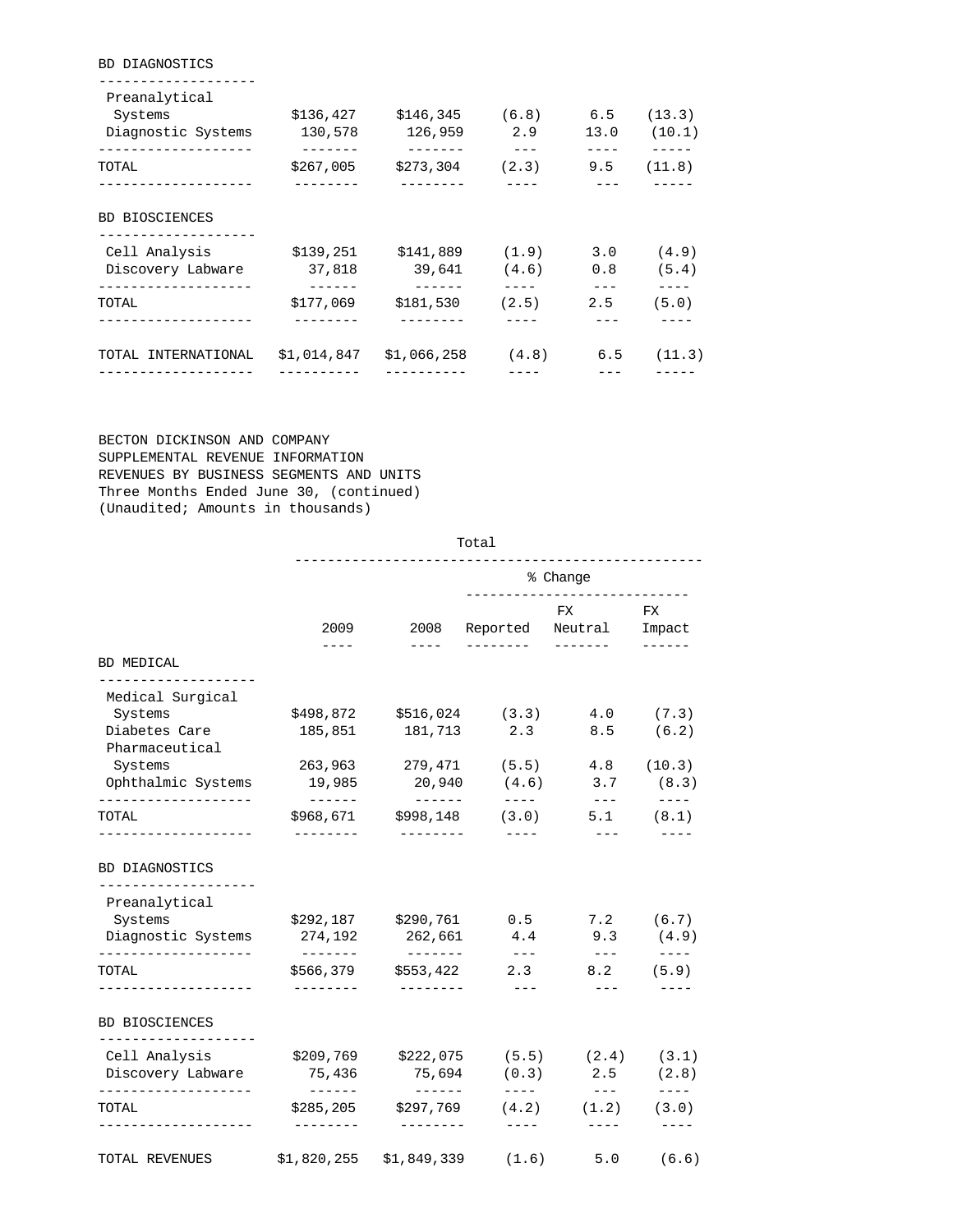BECTON DICKINSON AND COMPANY SUPPLEMENTAL REVENUE INFORMATION REVENUES BY BUSINESS SEGMENTS AND UNITS Nine Months ended June 30, (Unaudited; Amounts in thousands)

|                                                                                                 | United States                                                                                                                                                                                                                                                                                                                                                                                                                                                                                                  |                                                                                                                                                                                                                                                                                                                                                                                                                                                                            |                         |  |
|-------------------------------------------------------------------------------------------------|----------------------------------------------------------------------------------------------------------------------------------------------------------------------------------------------------------------------------------------------------------------------------------------------------------------------------------------------------------------------------------------------------------------------------------------------------------------------------------------------------------------|----------------------------------------------------------------------------------------------------------------------------------------------------------------------------------------------------------------------------------------------------------------------------------------------------------------------------------------------------------------------------------------------------------------------------------------------------------------------------|-------------------------|--|
|                                                                                                 | 2009                                                                                                                                                                                                                                                                                                                                                                                                                                                                                                           |                                                                                                                                                                                                                                                                                                                                                                                                                                                                            | 2008 % Change           |  |
| BD MEDICAL                                                                                      |                                                                                                                                                                                                                                                                                                                                                                                                                                                                                                                | $\frac{1}{2} \left( \frac{1}{2} \right) \left( \frac{1}{2} \right) \left( \frac{1}{2} \right) \left( \frac{1}{2} \right) \left( \frac{1}{2} \right) \left( \frac{1}{2} \right) \left( \frac{1}{2} \right) \left( \frac{1}{2} \right) \left( \frac{1}{2} \right) \left( \frac{1}{2} \right) \left( \frac{1}{2} \right) \left( \frac{1}{2} \right) \left( \frac{1}{2} \right) \left( \frac{1}{2} \right) \left( \frac{1}{2} \right) \left( \frac{1}{2} \right) \left( \frac$ |                         |  |
| ___________________________<br>Medical Surgical Systems                                         | \$754,776                                                                                                                                                                                                                                                                                                                                                                                                                                                                                                      | \$729,152                                                                                                                                                                                                                                                                                                                                                                                                                                                                  | 3.5                     |  |
| Diabetes Care                                                                                   | 263,028                                                                                                                                                                                                                                                                                                                                                                                                                                                                                                        | 250,099                                                                                                                                                                                                                                                                                                                                                                                                                                                                    | 5.2                     |  |
| Pharmaceutical Systems                                                                          | 129,177                                                                                                                                                                                                                                                                                                                                                                                                                                                                                                        | 151,882                                                                                                                                                                                                                                                                                                                                                                                                                                                                    | (14.9)                  |  |
| Ophthalmic Systems<br>-------------------------                                                 | 20,081                                                                                                                                                                                                                                                                                                                                                                                                                                                                                                         | 18,584                                                                                                                                                                                                                                                                                                                                                                                                                                                                     | 8.1<br>$- - -$          |  |
| TOTAL                                                                                           |                                                                                                                                                                                                                                                                                                                                                                                                                                                                                                                | $$1,167,062$ $$1,149,717$                                                                                                                                                                                                                                                                                                                                                                                                                                                  | 1.5                     |  |
| <b>BD DIAGNOSTICS</b><br>-----------------------<br>Preanalytical Systems<br>Diagnostic Systems | \$452,426<br>419,629<br>$\begin{array}{cccccccccc} \multicolumn{2}{c}{} & \multicolumn{2}{c}{} & \multicolumn{2}{c}{} & \multicolumn{2}{c}{} & \multicolumn{2}{c}{} & \multicolumn{2}{c}{} & \multicolumn{2}{c}{} & \multicolumn{2}{c}{} & \multicolumn{2}{c}{} & \multicolumn{2}{c}{} & \multicolumn{2}{c}{} & \multicolumn{2}{c}{} & \multicolumn{2}{c}{} & \multicolumn{2}{c}{} & \multicolumn{2}{c}{} & \multicolumn{2}{c}{} & \multicolumn{2}{c}{} & \multicolumn{2}{c}{} & \multicolumn{2}{c}{} & \mult$ | \$428,391<br>412,304<br>________                                                                                                                                                                                                                                                                                                                                                                                                                                           | 5.6<br>1.8<br>$- - - -$ |  |
| TOTAL<br>---------------------                                                                  | \$872,055                                                                                                                                                                                                                                                                                                                                                                                                                                                                                                      | \$840,695                                                                                                                                                                                                                                                                                                                                                                                                                                                                  | 3.7                     |  |
| <b>BD BIOSCIENCES</b><br>------------------------                                               |                                                                                                                                                                                                                                                                                                                                                                                                                                                                                                                |                                                                                                                                                                                                                                                                                                                                                                                                                                                                            |                         |  |
| Cell Analysis                                                                                   | \$219,668                                                                                                                                                                                                                                                                                                                                                                                                                                                                                                      | \$225,814                                                                                                                                                                                                                                                                                                                                                                                                                                                                  | (2.7)                   |  |
| Discovery Labware                                                                               | 106,258                                                                                                                                                                                                                                                                                                                                                                                                                                                                                                        | 108,077                                                                                                                                                                                                                                                                                                                                                                                                                                                                    | (1.7)                   |  |
| -------------------------<br><b>TOTAL</b>                                                       | --------<br>\$325,926                                                                                                                                                                                                                                                                                                                                                                                                                                                                                          | --------<br>\$333,891                                                                                                                                                                                                                                                                                                                                                                                                                                                      | $- - - - -$<br>(2.4)    |  |
|                                                                                                 |                                                                                                                                                                                                                                                                                                                                                                                                                                                                                                                |                                                                                                                                                                                                                                                                                                                                                                                                                                                                            |                         |  |

------------------- ---------- ---------- ---- --- ----

 BECTON DICKINSON AND COMPANY SUPPLEMENTAL REVENUE INFORMATION REVENUES BY BUSINESS SEGMENTS AND UNITS Nine Months ended June 30, (continued) (Unaudited; Amounts in thousands)

|                                 |           |           | International |                |               |
|---------------------------------|-----------|-----------|---------------|----------------|---------------|
|                                 |           |           |               | % Change       |               |
|                                 | 2009      | 2008      | Reported      | FX.<br>Neutral | FX.<br>Impact |
| <b>BD MEDICAL</b>               |           |           |               |                |               |
|                                 |           |           |               |                |               |
| Medical Surgical<br>Systems     | \$697,178 | \$766,401 | (9.0)         | 2.3            | (11.3)        |
| Diabetes Care<br>Pharmaceutical | 271,221   | 269,215   | 0.7           | 8.8            | (8.1)         |
| Systems                         | 550,718   | 563,969   | (2.3)         | 5.6            | (7.9)         |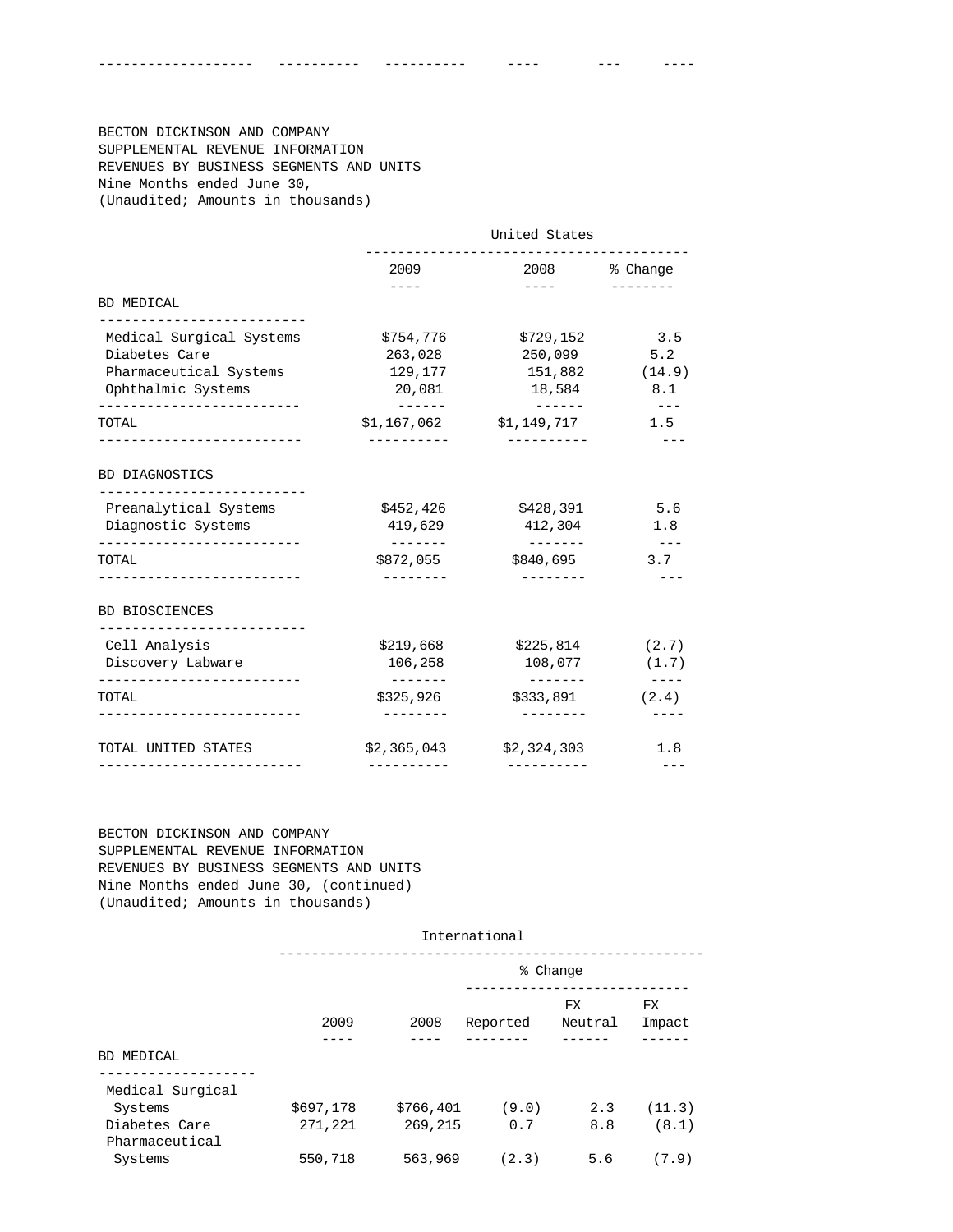| Ophthalmic Systems                                                                                   |             | 39,168 41,137 (4.8) 3.7 (8.5)                                                  |                                                      |                |                                                                                                                                                                                                                                                                                                                                                                                                                                                                                                              |
|------------------------------------------------------------------------------------------------------|-------------|--------------------------------------------------------------------------------|------------------------------------------------------|----------------|--------------------------------------------------------------------------------------------------------------------------------------------------------------------------------------------------------------------------------------------------------------------------------------------------------------------------------------------------------------------------------------------------------------------------------------------------------------------------------------------------------------|
| TOTAL TOTAL                                                                                          |             | $$1,558,285$ $$1,640,722$ (5.0) 4.5 (9.5)                                      |                                                      |                |                                                                                                                                                                                                                                                                                                                                                                                                                                                                                                              |
| BD DIAGNOSTICS                                                                                       |             |                                                                                |                                                      |                |                                                                                                                                                                                                                                                                                                                                                                                                                                                                                                              |
| Preanalytical<br>Systems<br>Diagnostic Systems 377,776 358,019 5.5                                   |             | $$396,380$ $$408,031$ $(2.9)$ 7.2 $(10.1)$                                     |                                                      |                | $12.2$ (6.7)                                                                                                                                                                                                                                                                                                                                                                                                                                                                                                 |
| TOTAL                                                                                                |             | <u> 1986 - Alexander State Barbara (h. 1986).</u><br>$$774,156$ $$766,050$ 1.1 |                                                      | 9.5            | $\begin{tabular}{lllllllll} \toprule & $\mathbb{R}$ & $\mathbb{R}$ & $\mathbb{R}$ & $\mathbb{R}$ & $\mathbb{R}$ & $\mathbb{R}$ \\ \toprule & $\mathbb{R}$ & $\mathbb{R}$ & $\mathbb{R}$ & $\mathbb{R}$ & $\mathbb{R}$ & $\mathbb{R}$ & $\mathbb{R}$ & $\mathbb{R}$ \\ \toprule & $\mathbb{R}$ & $\mathbb{R}$ & $\mathbb{R}$ & $\mathbb{R}$ & $\mathbb{R}$ & $\mathbb{R}$ & $\mathbb{R}$ & $\mathbb{R}$ & $\mathbb{R}$ & $\mathbb{R}$ & $\mathbb{R}$ & $\mathbb{R}$ & $\mathbb{R}$ & $\mathbb{R}$ &$<br>(8.4) |
| <b>BD BIOSCIENCES</b>                                                                                |             |                                                                                |                                                      |                |                                                                                                                                                                                                                                                                                                                                                                                                                                                                                                              |
| Cell Analysis $$450,615$ $$421,095$ 7.0 8.1 (1.1)<br>Discovery Labware 115,042 110,616 4.0 4.4 (0.4) |             |                                                                                |                                                      |                |                                                                                                                                                                                                                                                                                                                                                                                                                                                                                                              |
| TOTAL                                                                                                | ___________ | ________<br>$$565,657$ $$531,711$ 6.4                                          | and the season of the season of the season<br>______ | 7.3<br>$- - -$ | (0.9)                                                                                                                                                                                                                                                                                                                                                                                                                                                                                                        |
| TOTAL INTERNATIONAL<br>------------------                                                            | ----------  | $$2,898,098$ $$2,938,483$ $(1.4)$ 6.4 $(7.8)$                                  |                                                      |                |                                                                                                                                                                                                                                                                                                                                                                                                                                                                                                              |

 BECTON DICKINSON AND COMPANY SUPPLEMENTAL REVENUE INFORMATION REVENUES BY BUSINESS SEGMENTS AND UNITS Nine Months ended June 30, (continued) (Unaudited; Amounts in thousands)

|                                          |               | Total                                |                            |                            |                            |
|------------------------------------------|---------------|--------------------------------------|----------------------------|----------------------------|----------------------------|
|                                          | % Change      |                                      |                            |                            |                            |
|                                          | 2009          | 2008                                 | Reported Neutral Impact    | FX.                        | FX                         |
| BD MEDICAL                               |               |                                      |                            |                            |                            |
| --------------------<br>Medical Surgical |               |                                      |                            |                            |                            |
| Systems                                  |               | $$1,451,954$ $$1,495,553$ (2.9)      |                            | 2.9                        | (5.8)                      |
| Diabetes Care<br>Pharmaceutical          | 534,249       | 519,314                              | 2.9                        | 7.1                        | (4.2)                      |
| Systems                                  |               | 679,895 715,851 (5.0)                |                            | 1.2                        | (6.2)                      |
| Ophthalmic Systems                       | $- - - - - -$ | 59,249 59,721                        | (0.8)<br>$---$             | $- - -$                    | $5.1$ (5.9)<br>$- - - - -$ |
| TOTAL                                    |               | \$2,725,347 \$2,790,439              | (2.3)<br>$- - - - -$       | 3.3<br>$\qquad \qquad - -$ | (5.6)                      |
| BD DIAGNOSTICS                           |               |                                      |                            |                            |                            |
| --------------<br>Preanalytical          |               |                                      |                            |                            |                            |
| Systems                                  |               | \$848,806 \$836,422                  |                            | 1.5<br>6.4                 | (4.9)                      |
| Diagnostic Systems                       | --------      | 797,405 770,323<br>$- - - - - - - -$ | 3.5<br>$\qquad \qquad - -$ | $\qquad \qquad - -$        | 6.6 (3.1)<br>$- - - - -$   |
| TOTAL                                    |               | $$1,646,211$ $$1,606,745$            |                            | 2.5                        | $6.5$ $(4.0)$              |
| ----------------                         |               |                                      | $- - - -$                  | $- - - -$                  |                            |
| <b>BD BIOSCIENCES</b>                    |               |                                      |                            |                            |                            |
| Cell Analysis                            |               | \$670,283 \$646,909                  |                            | 3.6                        | $4.3$ $(0.7)$              |
| Discovery Labware                        |               | 221,300 218,693                      | 1.2                        | 1.4                        | (0.2)                      |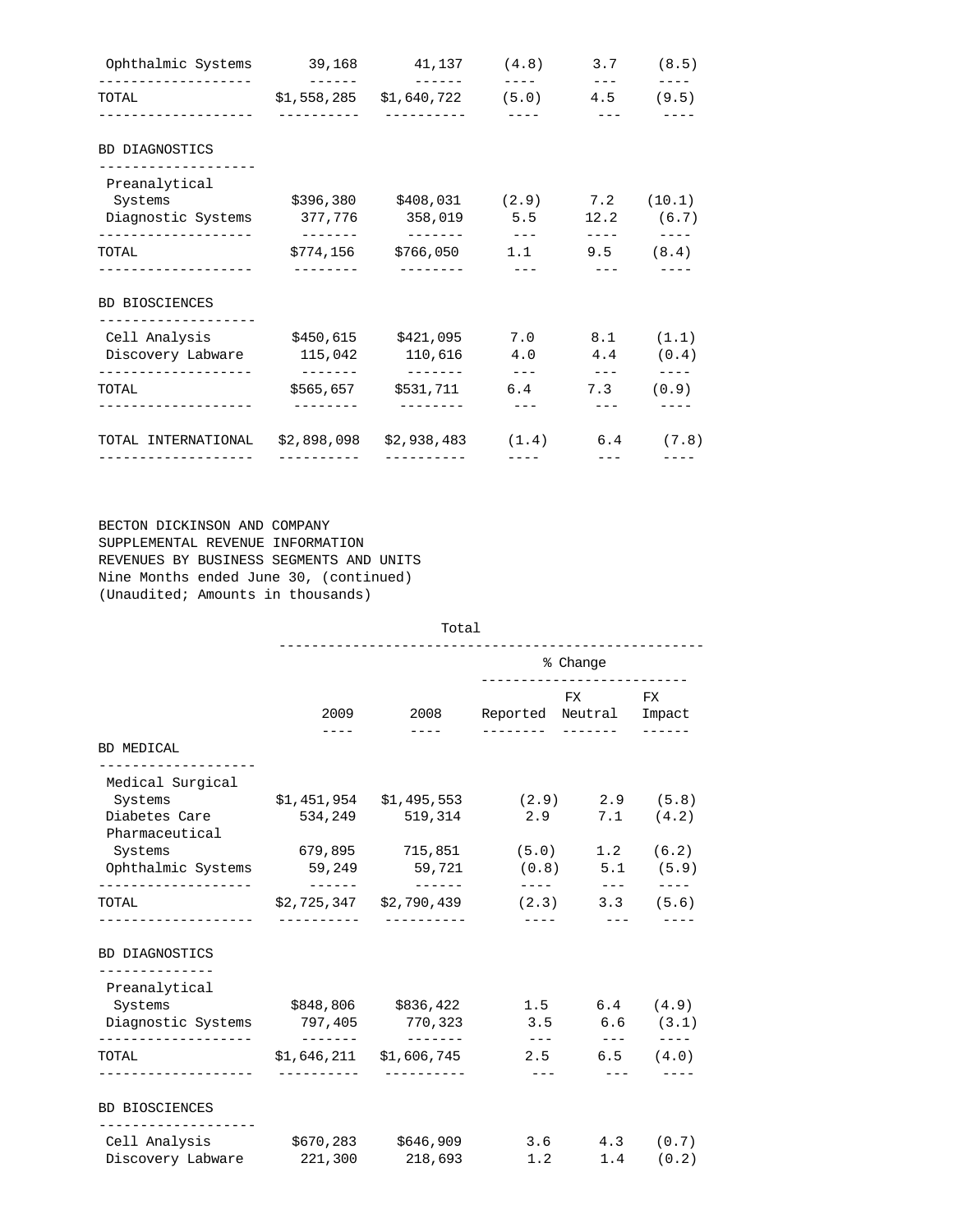| -----------    |                           |           |          |     |       |
|----------------|---------------------------|-----------|----------|-----|-------|
| TOTAL          | \$891,583                 | \$865,602 | 3.0      | 3.6 | (0.6) |
|                |                           |           | _ _ _    |     |       |
|                |                           |           |          |     |       |
| TOTAL REVENUES | $$5,263,141$ $$5,262,786$ |           | $\equiv$ | 4.3 | (4.3) |
| ____________   |                           | _______   |          |     |       |

# BECTON DICKINSON AND COMPANY SUPPLEMENTAL REVENUE INFORMATION SAFETY REVENUES (Unaudited; Amounts in thousands)

|                       |           | Three Months Ended June 30, |          |          |           |
|-----------------------|-----------|-----------------------------|----------|----------|-----------|
|                       |           |                             |          | % Change |           |
|                       |           |                             |          | FX.      | <b>FX</b> |
|                       | 2009      | 2008                        | Reported | Neutral  | Impact    |
|                       |           |                             |          |          |           |
| TOTAL SAFETY REVENUES |           |                             |          |          |           |
|                       |           |                             |          |          |           |
| United States         | \$272,719 | \$261,041                   | 4.5      | 4.5      |           |
| International         | 148,970   | 143,495                     | 3.8      | 17.9     | (14.1)    |
|                       |           |                             |          |          |           |
| TOTAL                 | \$421,689 | \$404,536                   | 4.2      | 9.3      | (5.1)     |
|                       |           |                             |          |          |           |

#### Nine Months ended June 30,

|                       | % Change                  |           |          |                |               |
|-----------------------|---------------------------|-----------|----------|----------------|---------------|
|                       | 2009                      | 2008      | Reported | FX.<br>Neutral | FX.<br>Impact |
| TOTAL SAFETY REVENUES |                           |           |          |                |               |
| United States         | \$796,714                 | \$774,608 | 2.9      | 2.9            |               |
| International         | 419,768                   | 390,797   | 7.4      | 18.7           | (11.3)        |
| TOTAL                 | $$1,216,482$ $$1,165,405$ |           | 4.4      | 8.2            | (3.8)         |
|                       |                           |           |          |                |               |

### BECTON DICKINSON AND COMPANY

 CONSOLIDATED INCOME STATEMENTS FISCAL 2009 Revised for Home Health Care Discontinued Operations (Unaudited; Amounts in thousands, except per-share data)

|                                    | Ouarter 1   |             | Ouarter 2 Ouarter 2 YTD |
|------------------------------------|-------------|-------------|-------------------------|
| <b>REVENUES</b>                    | \$1,717,919 | \$1,724,967 | \$3,442,886             |
| Cost of products sold              | 796,274     | 829,350     | 1,625,624               |
| Selling and administrative         | 406,019     | 436,359     | 842,378                 |
| Research and development           | 97.314      | 98,588      | 195,902                 |
|                                    |             |             |                         |
| TOTAL OPERATING COSTS AND EXPENSES | 1,299,607   | 1,364,297   | 2,663,904               |
|                                    |             |             |                         |
| OPERATING INCOME                   | 418,312     | 360,670     | 778,982                 |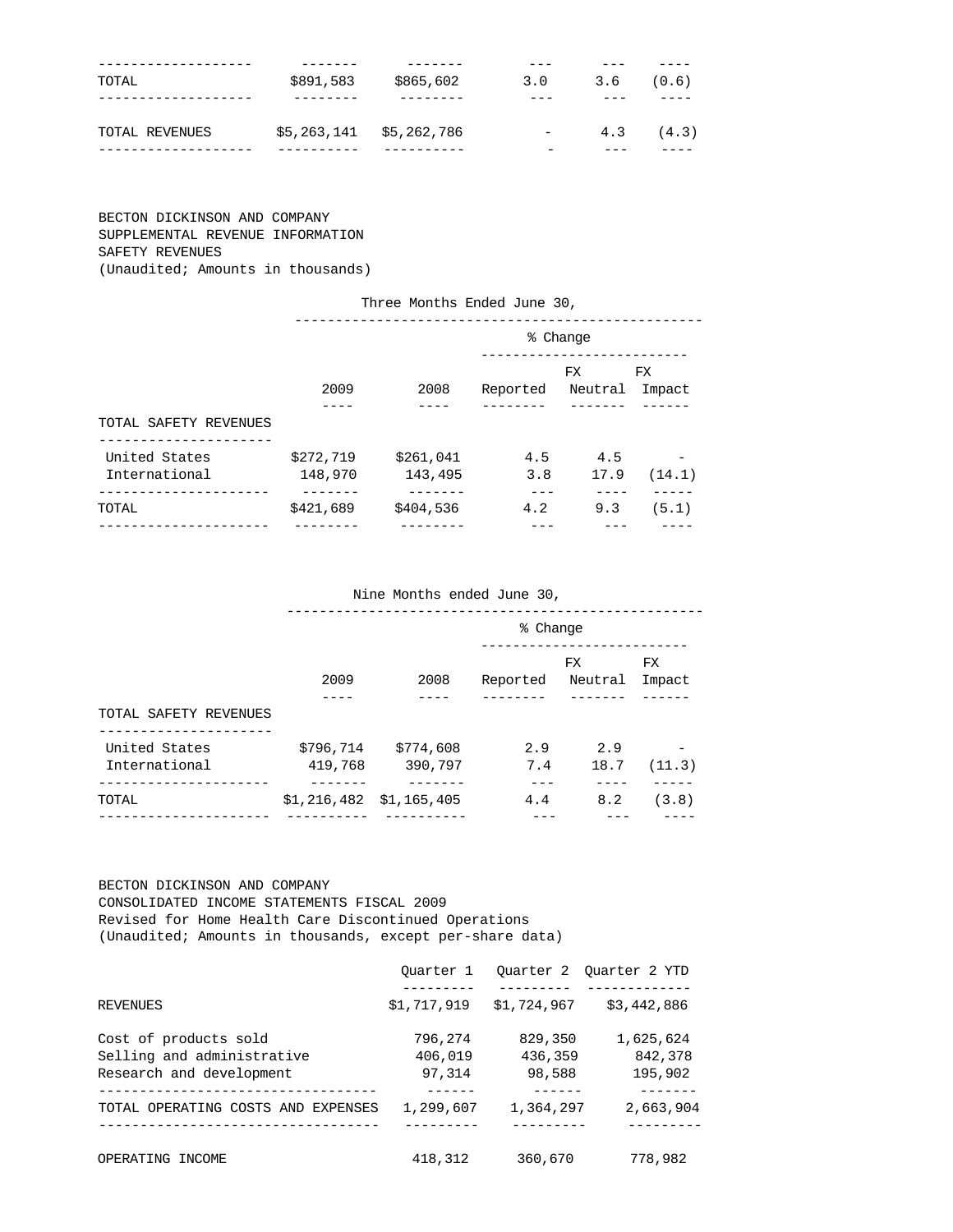| Interest income                                                     | 1,651                                                                                                                                                                                                                                                                                                                                                                                                 | 4,312                                      | 5,963                       |
|---------------------------------------------------------------------|-------------------------------------------------------------------------------------------------------------------------------------------------------------------------------------------------------------------------------------------------------------------------------------------------------------------------------------------------------------------------------------------------------|--------------------------------------------|-----------------------------|
| Interest expense                                                    | (7, 824)                                                                                                                                                                                                                                                                                                                                                                                              | (7, 495)                                   | (15, 319)                   |
| Other income (expense), net<br>------------------------------------ | 9,411<br>$\frac{1}{2} \frac{1}{2} \frac{1}{2} \frac{1}{2} \frac{1}{2} \frac{1}{2} \frac{1}{2} \frac{1}{2} \frac{1}{2} \frac{1}{2} \frac{1}{2} \frac{1}{2} \frac{1}{2} \frac{1}{2} \frac{1}{2} \frac{1}{2} \frac{1}{2} \frac{1}{2} \frac{1}{2} \frac{1}{2} \frac{1}{2} \frac{1}{2} \frac{1}{2} \frac{1}{2} \frac{1}{2} \frac{1}{2} \frac{1}{2} \frac{1}{2} \frac{1}{2} \frac{1}{2} \frac{1}{2} \frac{$ | (5, 701)                                   | 3,710<br>$- - - - - -$      |
| INCOME FROM CONTINUING OPERATIONS                                   |                                                                                                                                                                                                                                                                                                                                                                                                       |                                            |                             |
| BEFORE INCOME TAXES                                                 |                                                                                                                                                                                                                                                                                                                                                                                                       | 421,550 351,786                            | 773,336                     |
| Income tax provision<br>-----------------------------------         | $- - - - - - -$                                                                                                                                                                                                                                                                                                                                                                                       | 112,131 92,612                             | 204,743<br>-------          |
| INCOME FROM CONTINUING OPERATIONS                                   | 309,419                                                                                                                                                                                                                                                                                                                                                                                               | 259,174                                    | 568,593                     |
| Income from Discontinued Operations                                 |                                                                                                                                                                                                                                                                                                                                                                                                       |                                            |                             |
| before Income Tax                                                   | 3,503                                                                                                                                                                                                                                                                                                                                                                                                 | 2,726                                      | 6,229                       |
| Income tax provision<br>------------------------------------        | 854<br>$- - -$                                                                                                                                                                                                                                                                                                                                                                                        | 611<br>$\qquad \qquad - -$                 | 1,465<br>$- - - - - -$      |
| INCOME FROM DISCONTINUED OPERATIONS                                 | 2,649                                                                                                                                                                                                                                                                                                                                                                                                 | 2,115                                      | 4,764                       |
|                                                                     | $\frac{1}{2} \frac{1}{2} \frac{1}{2} \frac{1}{2} \frac{1}{2} \frac{1}{2} \frac{1}{2} \frac{1}{2} \frac{1}{2} \frac{1}{2} \frac{1}{2} \frac{1}{2} \frac{1}{2} \frac{1}{2} \frac{1}{2} \frac{1}{2} \frac{1}{2} \frac{1}{2} \frac{1}{2} \frac{1}{2} \frac{1}{2} \frac{1}{2} \frac{1}{2} \frac{1}{2} \frac{1}{2} \frac{1}{2} \frac{1}{2} \frac{1}{2} \frac{1}{2} \frac{1}{2} \frac{1}{2} \frac{$          | $\frac{1}{2}$                              | $- - - - - -$               |
|                                                                     |                                                                                                                                                                                                                                                                                                                                                                                                       |                                            |                             |
| NET INCOME<br>-------------------------------                       |                                                                                                                                                                                                                                                                                                                                                                                                       | \$312,068 \$261,289 \$573,357<br>--------- |                             |
| EARNINGS PER SHARE                                                  |                                                                                                                                                                                                                                                                                                                                                                                                       |                                            |                             |
| Basic:                                                              |                                                                                                                                                                                                                                                                                                                                                                                                       |                                            |                             |
| Income from continuing                                              |                                                                                                                                                                                                                                                                                                                                                                                                       |                                            |                             |
| operations                                                          |                                                                                                                                                                                                                                                                                                                                                                                                       | $$1.28$ $$1.08$                            | \$2.36                      |
| Income from discontinued operations<br>Net income                   | \$0.01<br>\$1.29                                                                                                                                                                                                                                                                                                                                                                                      | \$0.01<br>\$1.09                           | \$2.38                      |
| Diluted:                                                            |                                                                                                                                                                                                                                                                                                                                                                                                       |                                            | \$0.02                      |
| Income from continuing operations                                   | \$1.25                                                                                                                                                                                                                                                                                                                                                                                                | \$1.05                                     |                             |
| Income from discontinued operations                                 | \$0.01                                                                                                                                                                                                                                                                                                                                                                                                | \$0.01                                     |                             |
| Net income                                                          |                                                                                                                                                                                                                                                                                                                                                                                                       | $$1.26$ $$1.06$                            | \$2.32                      |
| AVERAGE SHARES OUTSTANDING                                          |                                                                                                                                                                                                                                                                                                                                                                                                       |                                            |                             |
| Basic                                                               | 242,397<br>248,311                                                                                                                                                                                                                                                                                                                                                                                    | 240,239<br>245,890 247,436                 | \$2.30<br>\$0.02<br>241,330 |

 BECTON DICKINSON AND COMPANY SUPPLEMENTAL INFORMATION Revised for Home Health Care Discontinued Operations (Unaudited; Amounts in thousands, except per share data)

|                            | Three Months Ended March 31, 2009 |              |           |  |  |
|----------------------------|-----------------------------------|--------------|-----------|--|--|
|                            | As                                | Litigation   | Excluding |  |  |
|                            | Revised                           | Charge $(1)$ | Item      |  |  |
| Selling and administrative | \$436,359                         | \$ (45,000)  | \$391,359 |  |  |
| as a % of revenues         | 25.3%                             |              | 22.7%     |  |  |
| Operating Income           | 360,670                           | 45,000       | 405,670   |  |  |
| as a % of revenues         | 20.9%                             |              | 23.5%     |  |  |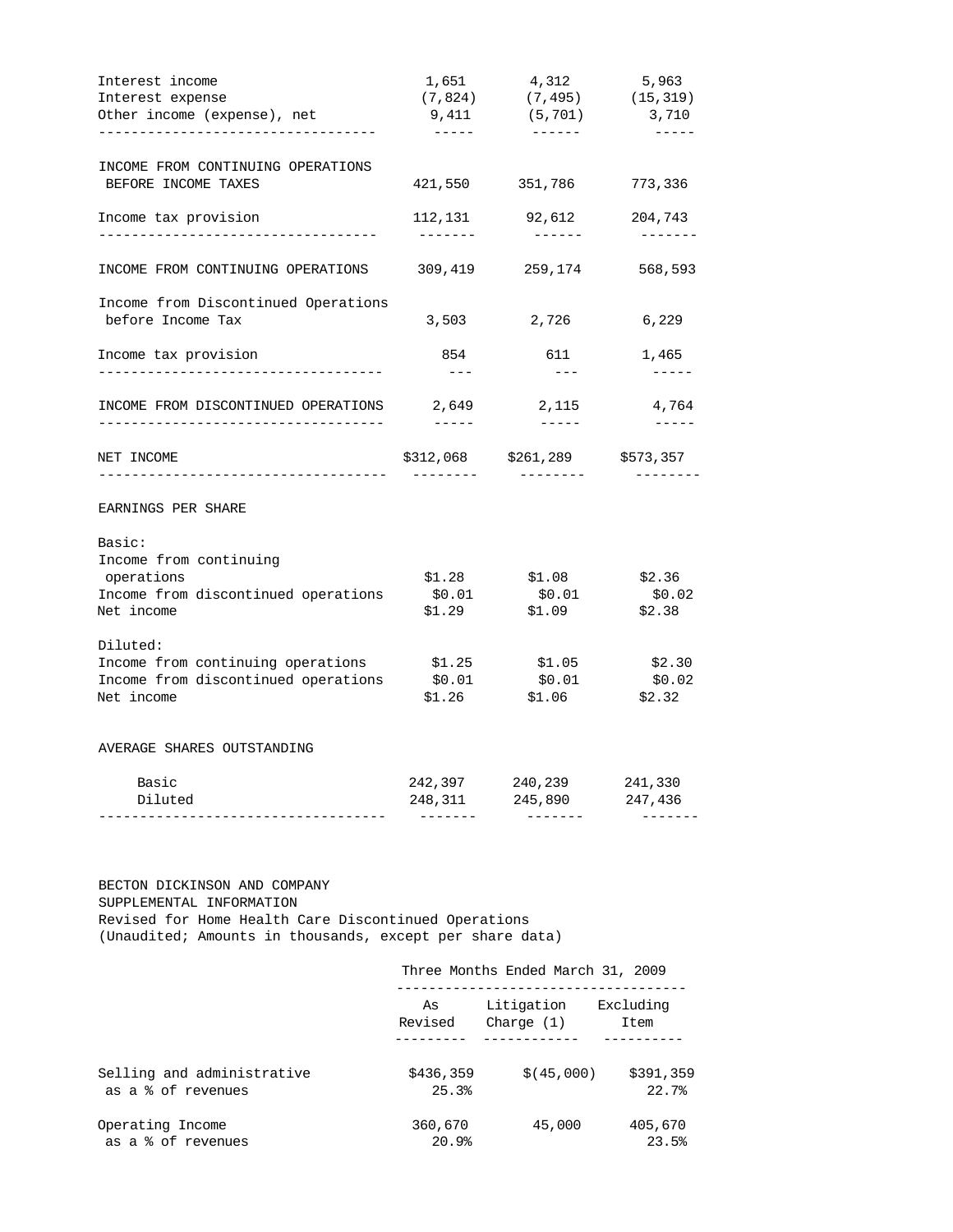| Income taxes                          | 92,612  | 17,100 | 109,712 |
|---------------------------------------|---------|--------|---------|
| effective tax rate                    | 26.3%   |        | 27.7%   |
| Income from continuing operations     | 259,174 | 27,900 | 287,074 |
| as a % of revenues                    | 15.0%   |        | 16.6%   |
| Diluted earnings per share            |         |        |         |
| Income from continuing operations (2) | \$1.05  | \$0.11 | \$1.17  |

 (1) Represents the charge relating to the pending settlement with the direct purchaser plaintiffs (which includes BD's distributors) in the antitrust class actions.

(2) Total per share amounts may not add due to rounding.

|                                                         | Six Months Ended March 31, 2009                                                                                                                                                                                                 |                                            |                  |  |
|---------------------------------------------------------|---------------------------------------------------------------------------------------------------------------------------------------------------------------------------------------------------------------------------------|--------------------------------------------|------------------|--|
|                                                         | As the contract of the contract of the contract of the contract of the contract of the contract of the contract of the contract of the contract of the contract of the contract of the contract of the contract of the contract | Litigation Excluding<br>Revised Charge (1) | Item             |  |
| Selling and administrative<br>as a % of revenues        | 24.5%                                                                                                                                                                                                                           | $$842,378$ $$(45,000)$ $$797,378$          | 23.2%            |  |
| Operating Income<br>as a % of revenues                  | 778,982<br>22.6%                                                                                                                                                                                                                | 45,000                                     | 823,982<br>23.9% |  |
| Income taxes<br>effective tax rate                      | 26.5%                                                                                                                                                                                                                           | 204,743 17,100                             | 221,843<br>27.1% |  |
| Income from continuing operations<br>as a % of revenues | 568,593<br>16.5%                                                                                                                                                                                                                | 27,900                                     | 596,493<br>17.3% |  |
| Diluted earnings per share                              |                                                                                                                                                                                                                                 |                                            |                  |  |
| Income from continuing operations                       | \$2.30                                                                                                                                                                                                                          | \$0.11                                     | \$2.41           |  |

 (1) Represents the charge relating to the pending settlement with the direct purchaser plaintiffs (which includes BD's distributors) in the antitrust class actions.

 BECTON DICKINSON AND COMPANY CONSOLIDATED INCOME STATEMENTS FISCAL 2008 Revised for Home Health Care Discontinued Operations (Unaudited; Amounts in thousands, except per-share data)

|                                        |         | Quarter 1 Quarter 2 Quarter 3 Ouarter 4                          |           |         | Year                |
|----------------------------------------|---------|------------------------------------------------------------------|-----------|---------|---------------------|
| <b>REVENUES</b>                        |         | $$1,687,077$ $$1,726,370$ $$1,849,339$ $$1,812,156$ $$7,074,942$ |           |         |                     |
| Cost of products                       |         |                                                                  |           |         |                     |
| sold                                   | 820,005 | 841,073                                                          | 905,388   | 880,372 | 3,446,838           |
| Selling and                            |         |                                                                  |           |         |                     |
| administrative                         | 417,197 | 410,207                                                          | 435,807   | 432,399 | 1,695,610           |
| Research and                           |         |                                                                  |           |         |                     |
| development                            | 91,374  | 95,866                                                           | 99,928    | 108,463 | 395,631             |
|                                        |         |                                                                  |           |         |                     |
| TOTAL OPERATING                        |         |                                                                  |           |         |                     |
| COSTS AND EXPENSES 1,328,576 1,347,146 |         |                                                                  | 1,441,123 |         | 1,421,234 5,538,079 |
|                                        |         |                                                                  |           |         |                     |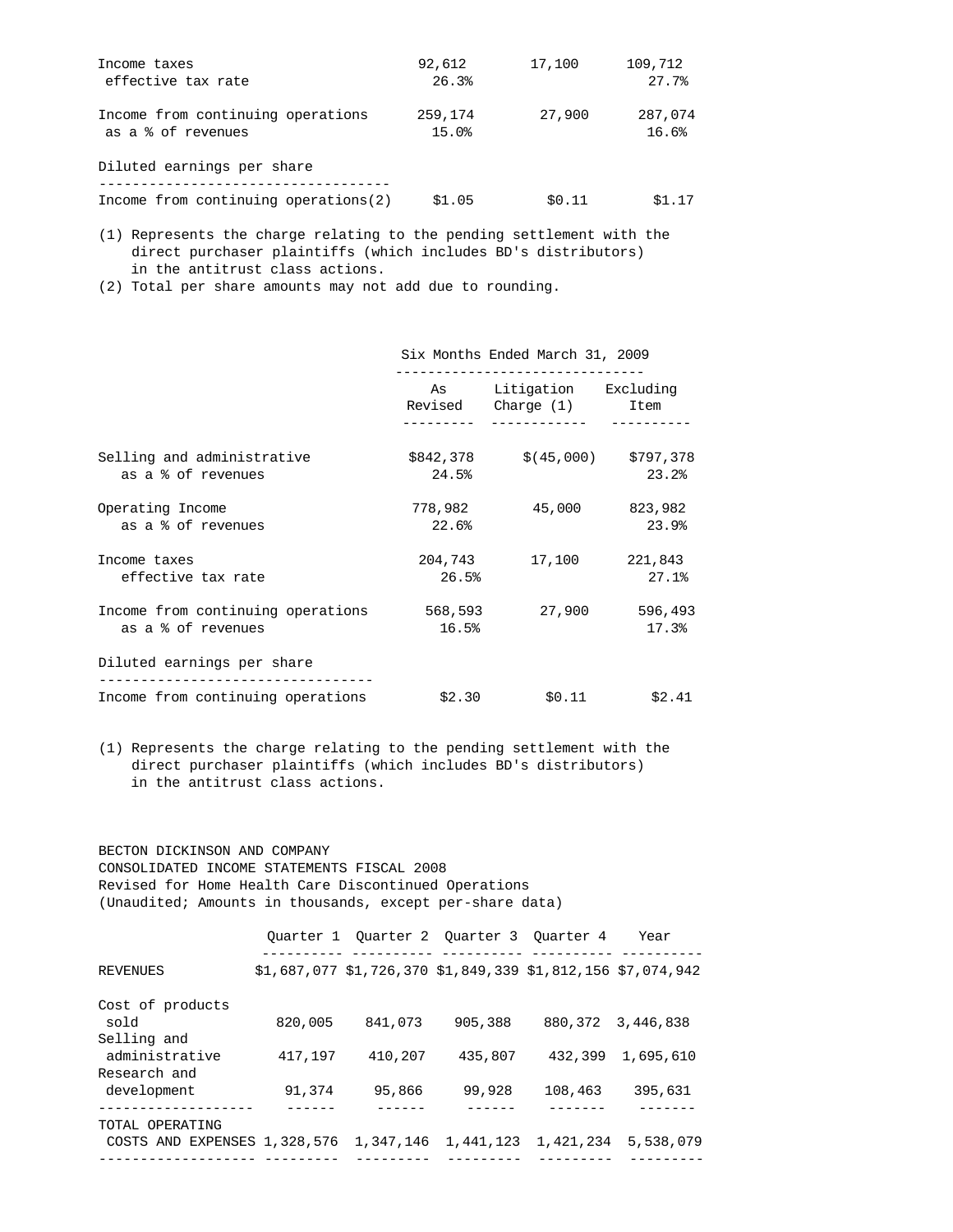|                                                                                                                          |                           |                               | 358,501 379,224 408,216 | 390,922 1,536,863                                                                                                                                                                                                                                                                                                                                                                            |                              |
|--------------------------------------------------------------------------------------------------------------------------|---------------------------|-------------------------------|-------------------------|----------------------------------------------------------------------------------------------------------------------------------------------------------------------------------------------------------------------------------------------------------------------------------------------------------------------------------------------------------------------------------------------|------------------------------|
| Interest income   13,528   8,005   10,956   6,879   39,368<br>Interest expense (10,339) (8,098) (9,017) (8,889) (36,343) |                           |                               |                         |                                                                                                                                                                                                                                                                                                                                                                                              |                              |
| Other income<br>(expense), net                                                                                           | 707                       | 828                           |                         | $(1, 285)$ $(1, 734)$ $(1, 484)$                                                                                                                                                                                                                                                                                                                                                             |                              |
| ---------------------                                                                                                    | $\frac{1}{2}$             | $---$                         | $- - - - - - -$         | -------                                                                                                                                                                                                                                                                                                                                                                                      | $- - - - - - -$              |
| INCOME FROM                                                                                                              |                           |                               |                         |                                                                                                                                                                                                                                                                                                                                                                                              |                              |
| CONTINUING                                                                                                               |                           |                               |                         |                                                                                                                                                                                                                                                                                                                                                                                              |                              |
| OPERATIONS BEFORE                                                                                                        |                           |                               |                         |                                                                                                                                                                                                                                                                                                                                                                                              |                              |
| INCOME TAXES 362,397 379,959 408,870 387,178 1,538,404                                                                   |                           |                               |                         |                                                                                                                                                                                                                                                                                                                                                                                              |                              |
| Income tax provision 95,028<br>-------------------                                                                       | $- - - - - - -$           | 106,418<br>-------            | 112,875<br>-------      | -------                                                                                                                                                                                                                                                                                                                                                                                      | 108,216 422,537              |
| INCOME FROM                                                                                                              |                           |                               |                         |                                                                                                                                                                                                                                                                                                                                                                                              |                              |
| CONTINUING                                                                                                               |                           |                               |                         |                                                                                                                                                                                                                                                                                                                                                                                              |                              |
| OPERATIONS                                                                                                               |                           | 267,369 273,541 295,995       |                         |                                                                                                                                                                                                                                                                                                                                                                                              | 278,962 1,115,867            |
| Income from                                                                                                              |                           |                               |                         |                                                                                                                                                                                                                                                                                                                                                                                              |                              |
| Discontinued                                                                                                             |                           |                               |                         |                                                                                                                                                                                                                                                                                                                                                                                              |                              |
| Operations before                                                                                                        |                           |                               |                         |                                                                                                                                                                                                                                                                                                                                                                                              |                              |
| Income Tax                                                                                                               |                           | 5, 213 3, 234                 | 833                     | 4,434                                                                                                                                                                                                                                                                                                                                                                                        | 13,714                       |
| Income tax provision                                                                                                     |                           |                               |                         |                                                                                                                                                                                                                                                                                                                                                                                              |                              |
| (benefit)<br>--------------------                                                                                        | 1,034<br>$- - - - - -$    | 590<br>$- - -$                | (261)<br>$- - - - -$    | $\frac{1}{2} \frac{1}{2} \frac{1}{2} \frac{1}{2} \frac{1}{2} \frac{1}{2} \frac{1}{2} \frac{1}{2} \frac{1}{2} \frac{1}{2} \frac{1}{2} \frac{1}{2} \frac{1}{2} \frac{1}{2} \frac{1}{2} \frac{1}{2} \frac{1}{2} \frac{1}{2} \frac{1}{2} \frac{1}{2} \frac{1}{2} \frac{1}{2} \frac{1}{2} \frac{1}{2} \frac{1}{2} \frac{1}{2} \frac{1}{2} \frac{1}{2} \frac{1}{2} \frac{1}{2} \frac{1}{2} \frac{$ | 1,222 2,585<br>$- - - - - -$ |
|                                                                                                                          |                           |                               |                         |                                                                                                                                                                                                                                                                                                                                                                                              |                              |
| INCOME FROM                                                                                                              |                           |                               |                         |                                                                                                                                                                                                                                                                                                                                                                                              |                              |
| DISCONTINUED                                                                                                             |                           |                               |                         |                                                                                                                                                                                                                                                                                                                                                                                              |                              |
| OPERATIONS                                                                                                               |                           |                               |                         |                                                                                                                                                                                                                                                                                                                                                                                              |                              |
| -------------------                                                                                                      | $\qquad \qquad - - - - -$ | ------                        |                         | 4,179 2,644 1,094 3,212 11,129<br>------                                                                                                                                                                                                                                                                                                                                                     |                              |
| NET INCOME                                                                                                               |                           | \$271,548 \$276,185 \$297,089 |                         |                                                                                                                                                                                                                                                                                                                                                                                              | \$282,174 \$1,126,996        |
|                                                                                                                          |                           |                               |                         |                                                                                                                                                                                                                                                                                                                                                                                              |                              |
| EARNINGS PER SHARE                                                                                                       |                           |                               |                         |                                                                                                                                                                                                                                                                                                                                                                                              |                              |
| Basic: $(1)$                                                                                                             |                           |                               |                         |                                                                                                                                                                                                                                                                                                                                                                                              |                              |
| Income from                                                                                                              |                           |                               |                         |                                                                                                                                                                                                                                                                                                                                                                                              |                              |
| continuing                                                                                                               |                           |                               |                         |                                                                                                                                                                                                                                                                                                                                                                                              |                              |
| operations                                                                                                               | \$1.09                    | \$1.12                        | \$1.21                  | \$1.14                                                                                                                                                                                                                                                                                                                                                                                       | \$4.57                       |
| Income from                                                                                                              |                           |                               |                         |                                                                                                                                                                                                                                                                                                                                                                                              |                              |
| discontinued                                                                                                             |                           |                               |                         |                                                                                                                                                                                                                                                                                                                                                                                              |                              |
| operations                                                                                                               | \$0.02                    | \$0.01                        | \$-                     | \$0.01                                                                                                                                                                                                                                                                                                                                                                                       | \$0.05                       |
| Net income                                                                                                               | \$1.11                    | \$1.13                        | \$1.22                  | \$1.16                                                                                                                                                                                                                                                                                                                                                                                       | \$4.61                       |
| Diluted: $(1)$                                                                                                           |                           |                               |                         |                                                                                                                                                                                                                                                                                                                                                                                              |                              |
| Income from                                                                                                              |                           |                               |                         |                                                                                                                                                                                                                                                                                                                                                                                              |                              |
| continuing                                                                                                               |                           |                               |                         |                                                                                                                                                                                                                                                                                                                                                                                              |                              |
| operations                                                                                                               | \$1.06                    | \$1.08                        | \$1.18                  | \$1.11                                                                                                                                                                                                                                                                                                                                                                                       | \$4.42                       |
| Income from                                                                                                              |                           |                               |                         |                                                                                                                                                                                                                                                                                                                                                                                              |                              |
| discontinued                                                                                                             |                           |                               |                         |                                                                                                                                                                                                                                                                                                                                                                                              |                              |
| operations<br>Net income                                                                                                 | \$0.02<br>\$1.07          | \$0.01<br>\$1.09              | $\zeta$ –<br>\$1.18     | \$0.01<br>\$1.12                                                                                                                                                                                                                                                                                                                                                                             | \$0.04<br>\$4.46             |
|                                                                                                                          |                           |                               |                         |                                                                                                                                                                                                                                                                                                                                                                                              |                              |
| AVERAGE SHARES<br>OUTSTANDING                                                                                            |                           |                               |                         |                                                                                                                                                                                                                                                                                                                                                                                              |                              |
| Basic                                                                                                                    | 244,292                   | 244,869                       | 244,273                 | 243,863                                                                                                                                                                                                                                                                                                                                                                                      | 244,323                      |